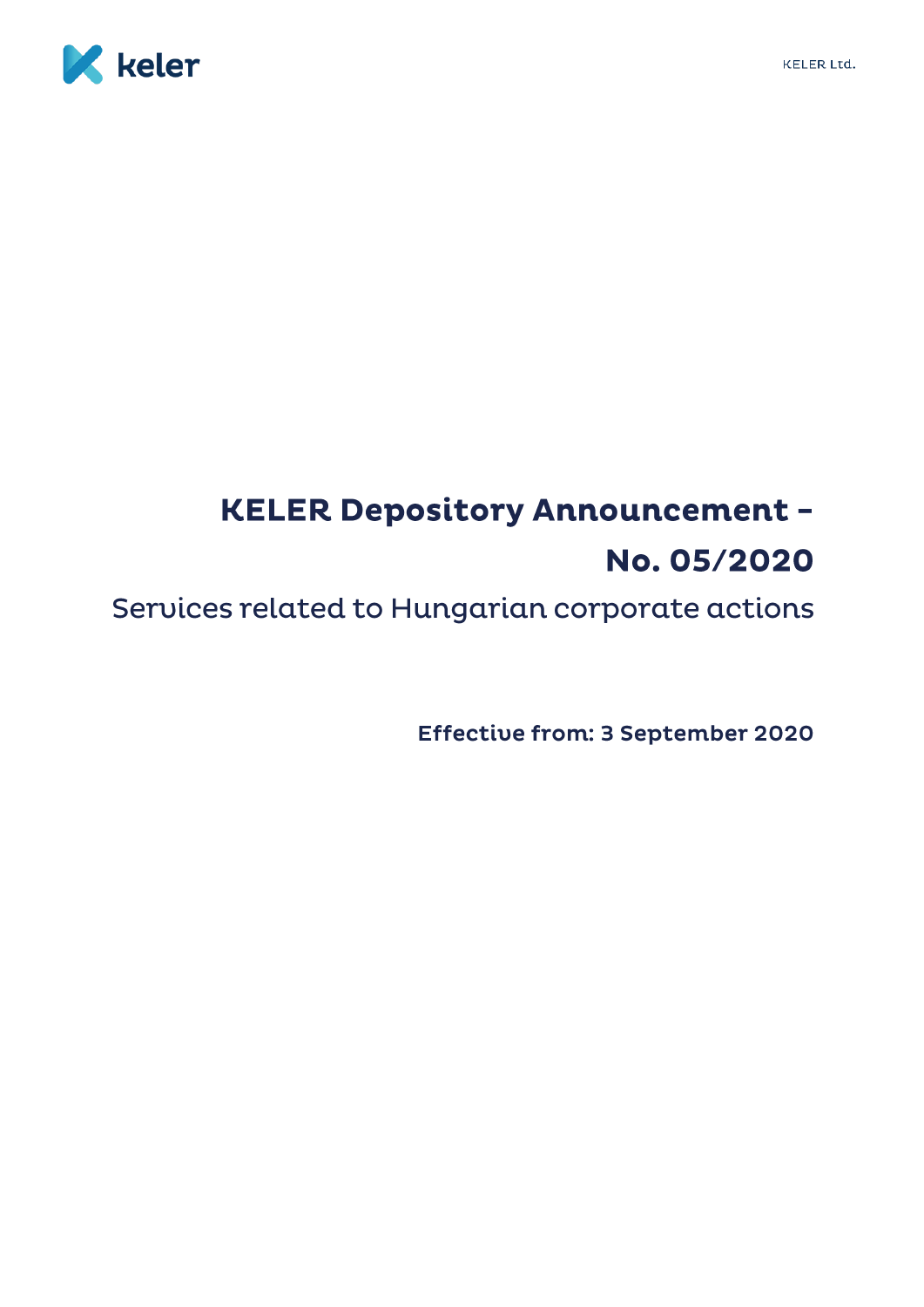

# **Contents**

| 1.1. | $Introduction \dots 3$ |                                                                                             |  |  |
|------|------------------------|---------------------------------------------------------------------------------------------|--|--|
| 1.2. |                        |                                                                                             |  |  |
|      |                        | 1.2.1. Ancillary services related to corporate actions involving payment (section 2)3       |  |  |
|      |                        | 1.2.2. Ancillary services related to corporate actions not involving payment (section 2) 3  |  |  |
|      | 1.2.3.                 |                                                                                             |  |  |
|      |                        |                                                                                             |  |  |
| 1.3. |                        |                                                                                             |  |  |
|      |                        |                                                                                             |  |  |
|      |                        |                                                                                             |  |  |
|      |                        |                                                                                             |  |  |
|      |                        |                                                                                             |  |  |
|      |                        |                                                                                             |  |  |
| 2.1. |                        | General provisions applicable to corporate actions conducted at the request of the Issuer.4 |  |  |
| 2.2. |                        |                                                                                             |  |  |
|      |                        |                                                                                             |  |  |
|      |                        |                                                                                             |  |  |
|      | 2.2.3.                 |                                                                                             |  |  |
|      |                        |                                                                                             |  |  |
|      |                        |                                                                                             |  |  |
| 2.3. |                        |                                                                                             |  |  |
|      |                        |                                                                                             |  |  |
| 2.4. |                        |                                                                                             |  |  |
|      |                        | 2.4.1. Preferential days of payments due within the term or prior to maturity8              |  |  |
|      | 2.4.2.                 | Management of investment units of a closed-ended investment fund upon expiry 8              |  |  |
|      |                        |                                                                                             |  |  |
|      |                        |                                                                                             |  |  |
| 3.1. |                        | Retrospective Ownership identification based on a decision of the Supervisory Authority 10  |  |  |
| 3.2. |                        | Retrospective Ownership identification at the request of the Issuer  10                     |  |  |
| 3.3. |                        |                                                                                             |  |  |
|      |                        |                                                                                             |  |  |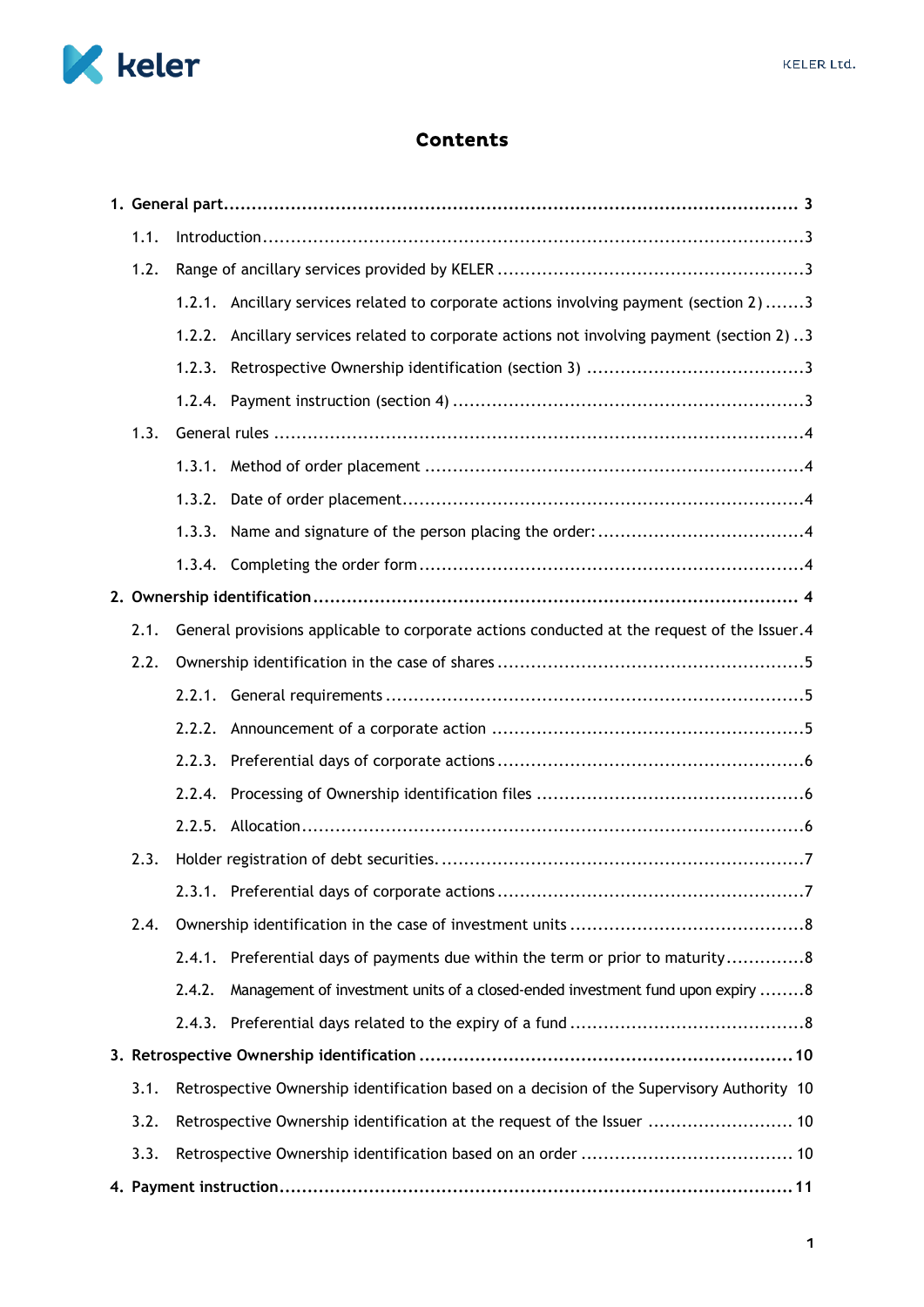

|      | 4.1. |        |                                                                                            |  |  |
|------|------|--------|--------------------------------------------------------------------------------------------|--|--|
|      |      |        |                                                                                            |  |  |
|      |      |        |                                                                                            |  |  |
|      |      |        |                                                                                            |  |  |
|      |      |        |                                                                                            |  |  |
|      | 4.2. |        |                                                                                            |  |  |
|      |      |        | 5. Services related to the provisions of the Shareholders Rights Directive II (SRD II)  12 |  |  |
|      | 5.1. |        |                                                                                            |  |  |
|      |      |        |                                                                                            |  |  |
|      |      | 5.1.2. |                                                                                            |  |  |
|      |      | 5.1.3. |                                                                                            |  |  |
|      | 5.2. |        |                                                                                            |  |  |
|      |      | 5.2.1. |                                                                                            |  |  |
|      |      |        | 5.2.2. Confirmation of the eligibility to participate in the shareholders' meeting  15     |  |  |
|      |      |        |                                                                                            |  |  |
|      | 5.3. |        | Notification of corporate actions other than shareholders' meetings 15                     |  |  |
|      |      | 5.3.1. |                                                                                            |  |  |
|      |      | 5.3.2. |                                                                                            |  |  |
|      |      |        |                                                                                            |  |  |
|      |      |        |                                                                                            |  |  |
|      | 6.1. |        |                                                                                            |  |  |
|      | 6.2. |        |                                                                                            |  |  |
| 6.3. |      |        |                                                                                            |  |  |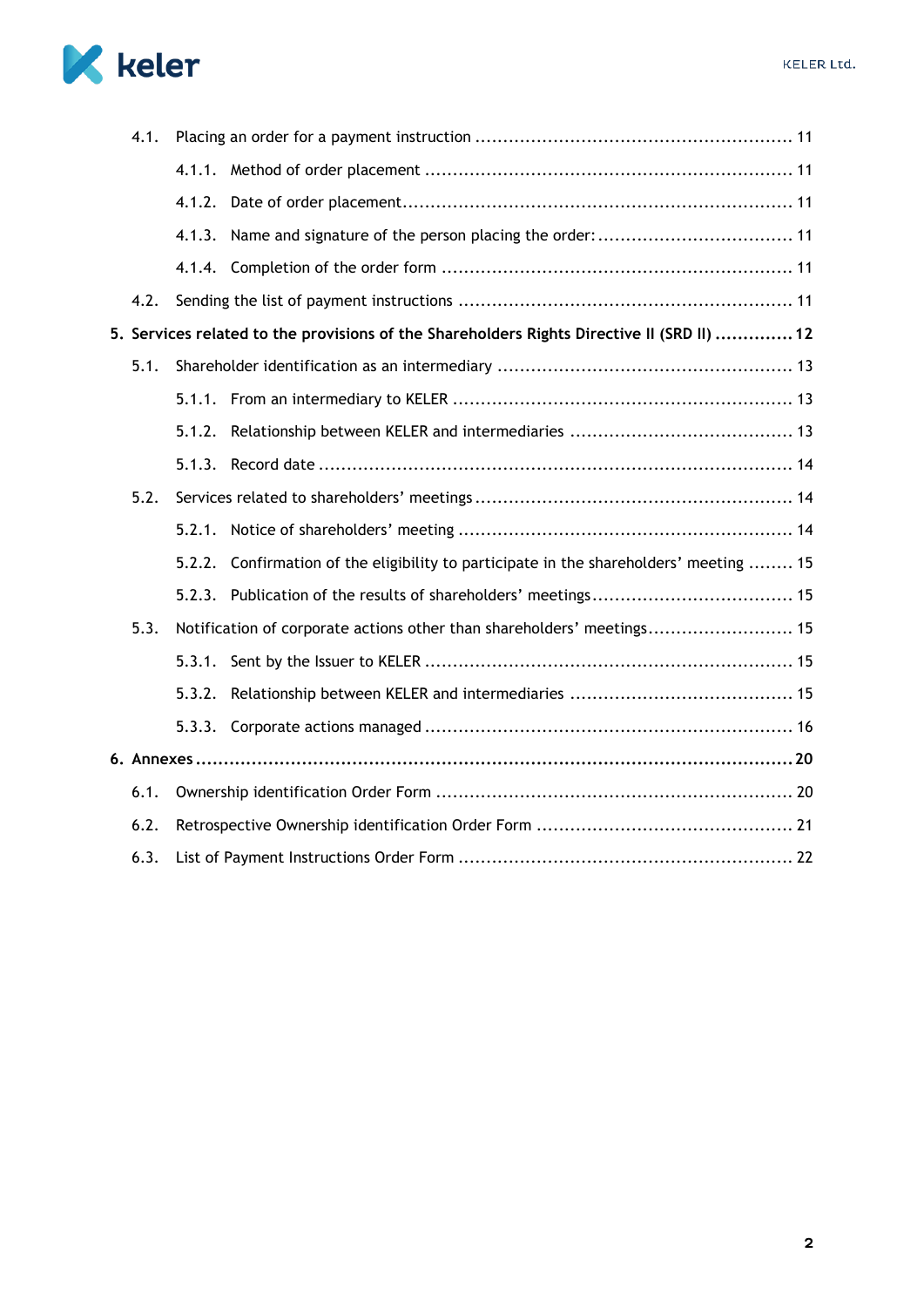

# <span id="page-3-0"></span>1. General part

#### <span id="page-3-1"></span>1.1. Introduction

This announcement provides information on the range of ancillary services provided by KELER, as a central securities depository, in connection with corporate actions related to securities issued in Hungary (i.e. identified by an ISIN code starting with HU) and registered on KELER's central securities accounts and securities related accounts.

# <span id="page-3-2"></span>1.2. Range of ancillary services provided by KELER

In relation to the securities registered by it, KELER Ltd. supports the exercise of rights attaching to securities in connection with corporate actions implemented at the Issuer's request by providing the following services.

#### <span id="page-3-3"></span>1.2.1. Ancillary services related to corporate actions involving payment (section 2)

- Ownership identificationOwnership identification ("*tulajdonosi megfeleltetés*") for share-related payments (e.g. dividend payment, interim dividend payment, capital payment)
- Ownership identification for payments related to debt securities (e.g. interest payment, principal repayment, redemption, repurchase, interest at maturity and capital payment)
- Ownership identification for payments related to investment units (yield payment, yield at maturity and capital payment)

# <span id="page-3-4"></span>1.2.2. Ancillary services related to corporate actions not involving payment (section 2)

- Ownership identification in relation to a shareholders' meetings
- Updating of the Register of Shareholders
- Ownership identification in relation to the transformation of an investment fund

#### <span id="page-3-5"></span>1.2.3. Retrospective Ownership identification (section 3)

- Retrospective Ownership identification ordered by the Issuer or the Issuer's agent for an earlier record date.
- Retrospective Ownership identification ordered by the competent authority for an earlier record date within the framework of official proceedings (conducted by the MNB).

#### <span id="page-3-6"></span>1.2.4. Payment instruction (section 4)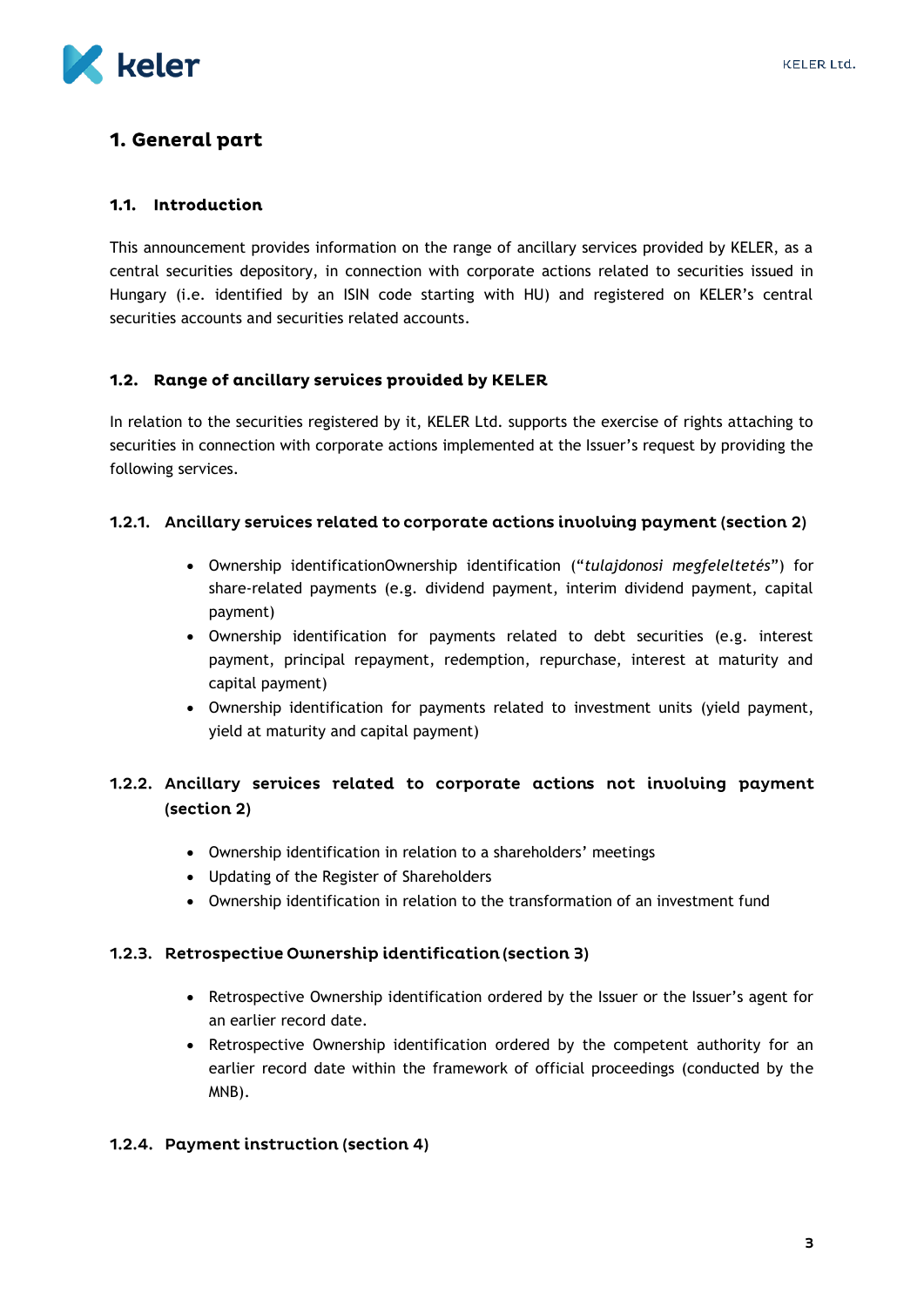

# <span id="page-4-0"></span>1.3. General rules

#### <span id="page-4-1"></span>1.3.1. Method of order placement

A Ownership identification procedure or payment instruction ("*kifizetési diszpozíció*") may be ordered by the Issuer or the Issuer's agent by completing the standard form available on the website of KELER Ltd. and submitting it by e-mail or by post.

# <span id="page-4-2"></span>1.3.2. Date of order placement

The order for such an action shall be placed with KELER Ltd. by no later than the submission deadline specified depending on the given action or the type of security.

- for shares: E-10 day (section  $2.2.3$ )
- for debt securities: E-9 day (section 2.3.1)
- for investment units: E-9 day (sections  $2.4.1$  and  $2.4.3$ )

#### <span id="page-4-3"></span>1.3.3. Name and signature of the person placing the order:

Orders will only be accepted of they bear the name and the authentic signature of the person authorised to sign for and represent the Issuer or the Issuer's agent. Instead of a copy bearing such a signature, sending an electronically signed (es3 format) copy of the order form by e-mail is also acceptable.

#### <span id="page-4-4"></span>1.3.4. Completing the order form

Order forms must always be completed in full.

# <span id="page-4-5"></span>2. Ownership identification

# <span id="page-4-6"></span>2.1. General provisions applicable to corporate actions conducted at the request of the Issuer

KELER shall inform Clients through the KID system about corporate actions to be implemented in accordance with these regulations.

If a corporate action cannot be implemented in accordance with these regulations, KELER shall also publish the mandatory rules of procedure agreed with the Issuer in the KID system.

When calculating the days of an action, KELER takes into account settlement days (clearing business days).

A Ownership identification requested by the Issuer shall apply to the total amount of securities managed by KELER on the record date.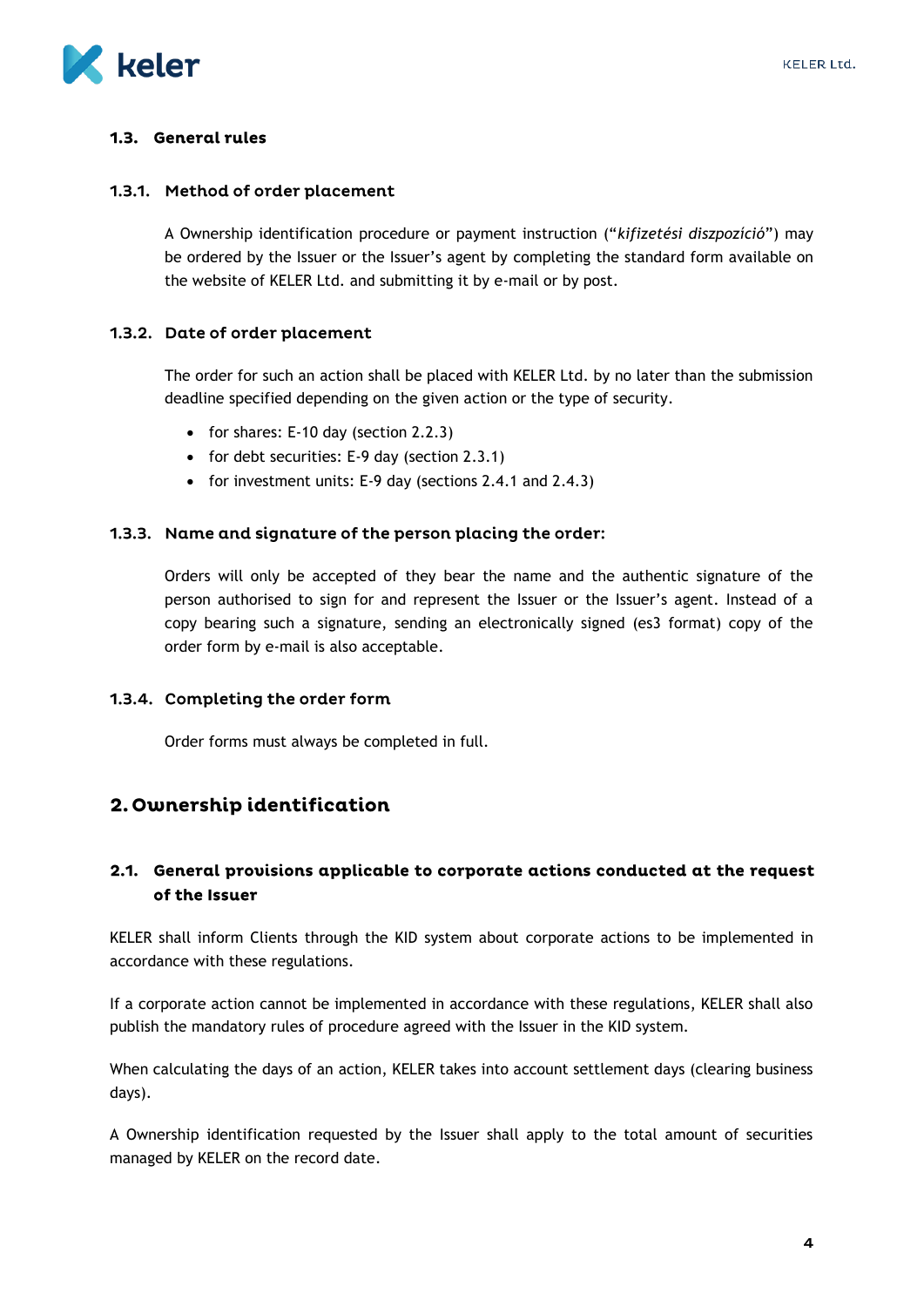

Client shall transfer the holders' details to KELER in respect of the securities at its disposal.

The Client shall provide KELER in advance with the number of the bank account to which it requests that all transfers related to corporate actions involving cash flows be made. KELER will display to the Issuer the account number specified in the payment instruction.

If the Client fails to provide its bank account number, KELER will provide to the Issuer the number of the Account Holder's payment account held with KELER in respect of transfers related to corporate actions involving cash flows.

Any loss resulting from the failure to provide a bank account number shall be borne by the Client.

The Register of Shareholders may be kept under different rules for individual Issuers. It is the Issuer's responsibility to draw the shareholders' attention to the special rules applicable to the given Register of Shareholders, including the relevant provisions of KELER.

#### <span id="page-5-0"></span>2.2. Ownership identification in the case of shares

#### <span id="page-5-1"></span>2.2.1. General requirements

The Issuers of all publicly traded shares are obliged to request KELER to perform a Ownership identification in case of a corporate action involving payment (dividend payment, interim dividend payment and interest payment for interest-bearing shares).

Clients may notify their intentions to participate in a corporate action associated with the blocking of a securities account by no later than 16:00 on E-5 day via fax or by 10:00 on E-4 day via the electronic customer service system.

Based on the blocking request, KELER will block the amount of securities specified by the Account Holder from E-4 day to E day. Following E-4 day, KELER will unblock the account at the express request of the Account Holder, otherwise the blocking will be automatically terminated after E day.

In the case of all corporate actions involving Ownership identification, the Account Holder may transfer to KELER the data of the shareholders wishing to enforce their rights vis-à-vis the Issuer on E-4 day by no later than 15:00 through the KID system or between 10:00 and 15:00 personally, on a standard data carrier. The data shall be transferred according to the formal and substantial requirements specified by KELER.

#### <span id="page-5-2"></span>2.2.2. Announcement of a corporate action

The Issuer shall notify KELER of any corporate action immediately after the decision on the relevant corporate action has been made and by no later than the fifteenth  $(15<sup>th</sup>)$ settlement day prior to the date of the corporate action. Should the Issuer fail to fulfil this obligation or fulfil it with some delay, KELER shall not be liable for any damages arising therefrom.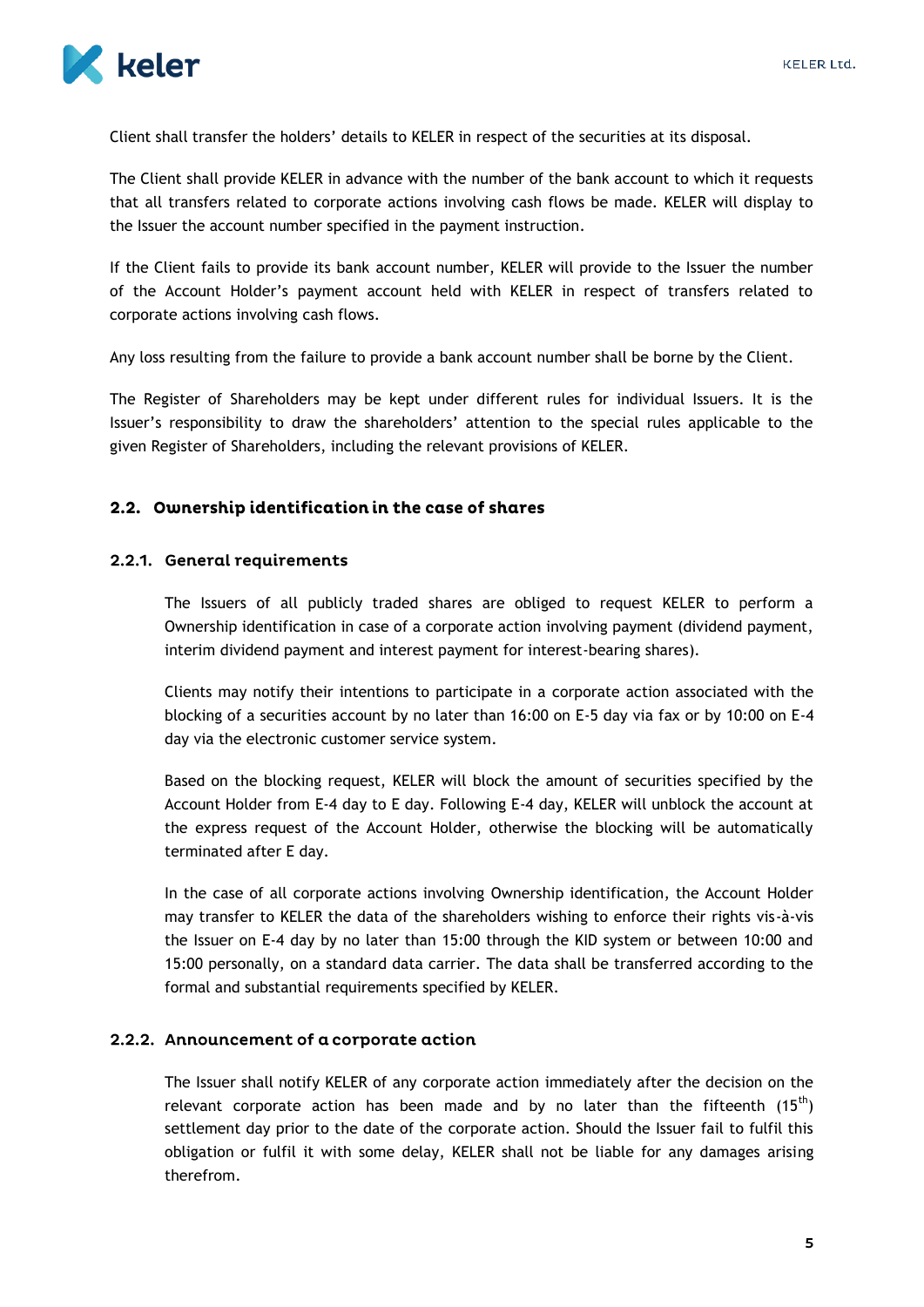

# <span id="page-6-0"></span>2.2.3. Preferential days of corporate actions

During execution of a corporate action related to shares, the following days are considered preferential days:

- E-10 day: the last day for sending the order regarding the corporate action to KELER. Should the Issuer fail to fulfil this obligation or fulfil it with some delay, KELER shall not be liable for any damages arising therefrom.
- E-7 day (cum date): in the case of shares listed on the Budapest Stock Exchange (hereinafter referred to as "BSE"), the last day of trading when shareholder's rights related to the corporate action specified by the Issuer are bought and sold together with the securities.
- E-6 day (ex-date): In the case of shares listed on the BSE, the first day of trading without the right to participate in the corporate action specified by the Issuer.
- E-5 day (record date): a shareholder is entitled to exercise its shareholder's rights if they are registered on this date as the holder of the shares. This is the last day when shares with a due coupon can be delivered in and out. For materialised shares, should the shares be delivered to KELER with due coupon, KELER will cut and return the coupons as a service subject to a fee.
- E-4 day: the day when the data of shareholders are provided to KELER.
- E-2 day: submitting the results of the Ownership identification to the Issuer or its agent (and in case of corporate action with payment, the payment instruction is also submitted).
- E day (event date): day of the corporate action.

The Issuer may propose rules of procedure diverging from the above.

# <span id="page-6-1"></span>2.2.4. Processing of Ownership identification files

Files received via KID are processed continuously. In case of erroneous items, KELER notifies the cause of the error via KID. Once the error has been rectified, the corrected file can be resubmitted.

KELER is required to accept files – also those already corrected by the Account Holder – by 15:00 on E-4 day.

If no file is received by 15:00 on E-4 day or an erroneous file is received by KELER, it shall notify the submitting client via KID of the non-processability of the provided shareholders' data. In this case, the client may transfer the shareholders' data directly to the Issuer or the Issuer's agent.

# <span id="page-6-2"></span>2.2.5. Allocation

In case of both dematerialised and physical shares, KELER performs allocation exclusively in terms of number of denomination units.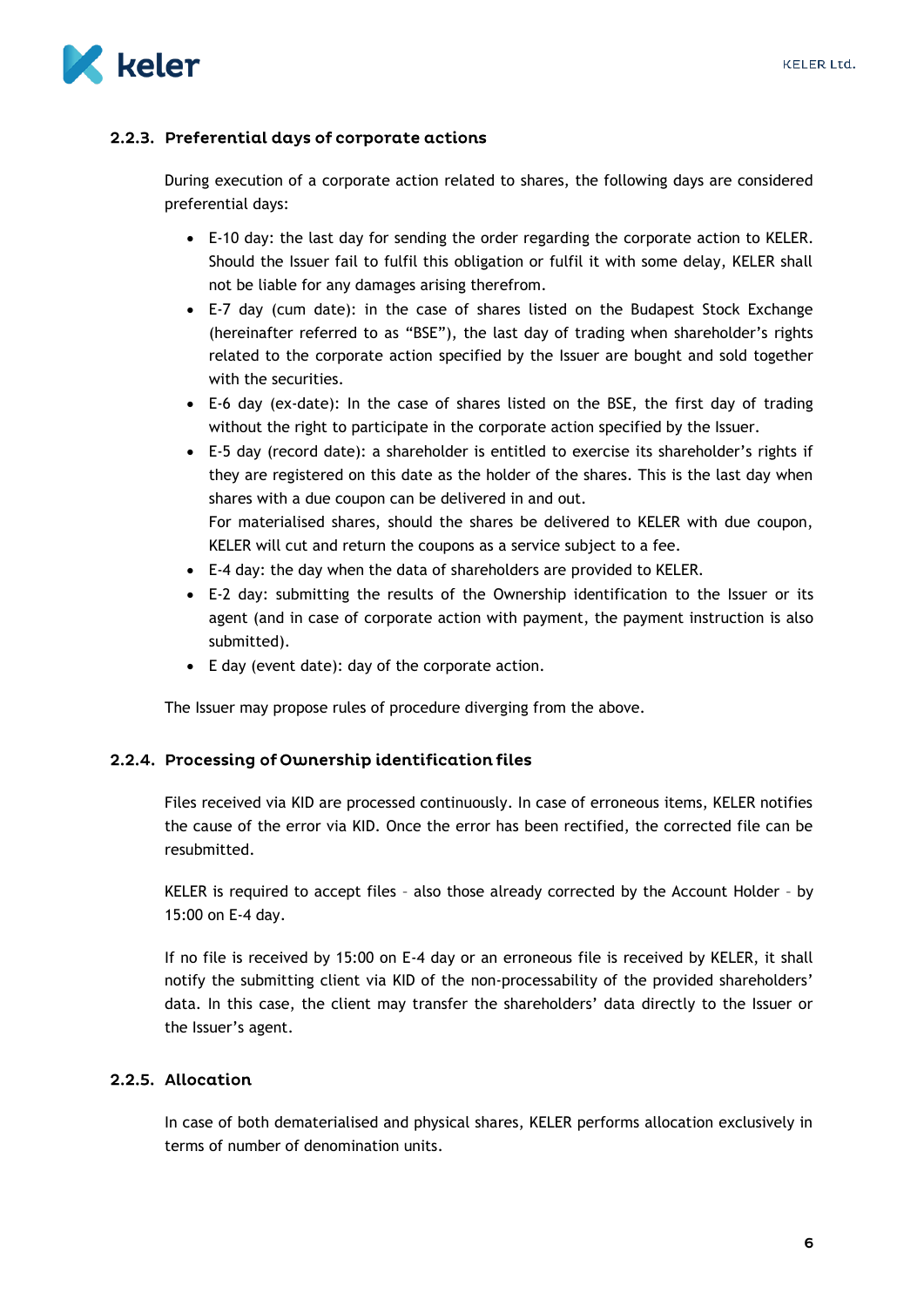

On E-2 day, the number of basic denomination units linked to individual shareholders is forwarded to the Issuer or its agent on a standard data carrier or by e-mail in an electronically signed (.es3) form.

In case of non-identified positions, KELER will report the aggregate position without name and mark it as non-identified.

# <span id="page-7-0"></span>2.3. Holder registration of debt securities.

For the debt securities kept with KELER, at the order of the Issuer, KELER will participate in the execution of the payment on the maturity date (interest payment, principal repayment, payment of interest and principal, payment at maturity) and will perform Ownership identification.

#### <span id="page-7-1"></span>2.3.1. Preferential days of corporate actions

- E-9 day: last day to send the request for Ownership identification and/or payment instruction to KELER. Should the Issuer fail to fulfil this obligation or fulfil it with some delay, KELER Plc. shall not be liable for any damages arising therefrom.
- E-4 day (cum date): in the case of debt securities listed on the BSE, the last trading day when the securities are traded with the right relating to the given maturity date.
- E-3 day (ex-date): in the case of debt securities listed on the BSE, the first trading day on which the securities are traded without the right relating to the given maturity date.
- E-2 day (record date): persons are entitled to payment and are registered as holders, if the securities concerned are recorded on their accounts at the end of this day. Accordingly, until the closure of the settlement day concerned, operations in debt securities accounts can be executed with the intention of participation in the action concerned.
- E-1 day: Account managers are required to submit to KELER the shareholders' data in connection with the Ownership identification in line with the provisions of the Depository Announcement entitled "Cut-off times to receive, execute and cancel orders".

On E-1 day, KELER forwards the payment instruction to the Issuer, which contains the bank account numbers where payments are to be made, broken down by Client, submitted earlier by the Account Holder on the dedicated form.

- On E day, KELER forwards the results of the Ownership identification to the Issuer, where the Issuer requested KELER to complete it.
- E day (event date): date of payment and date of registration of holders by the Issuer.

The Issuer may propose rules of procedure diverging from the above, however, it is not possible to establish shorter periods of time.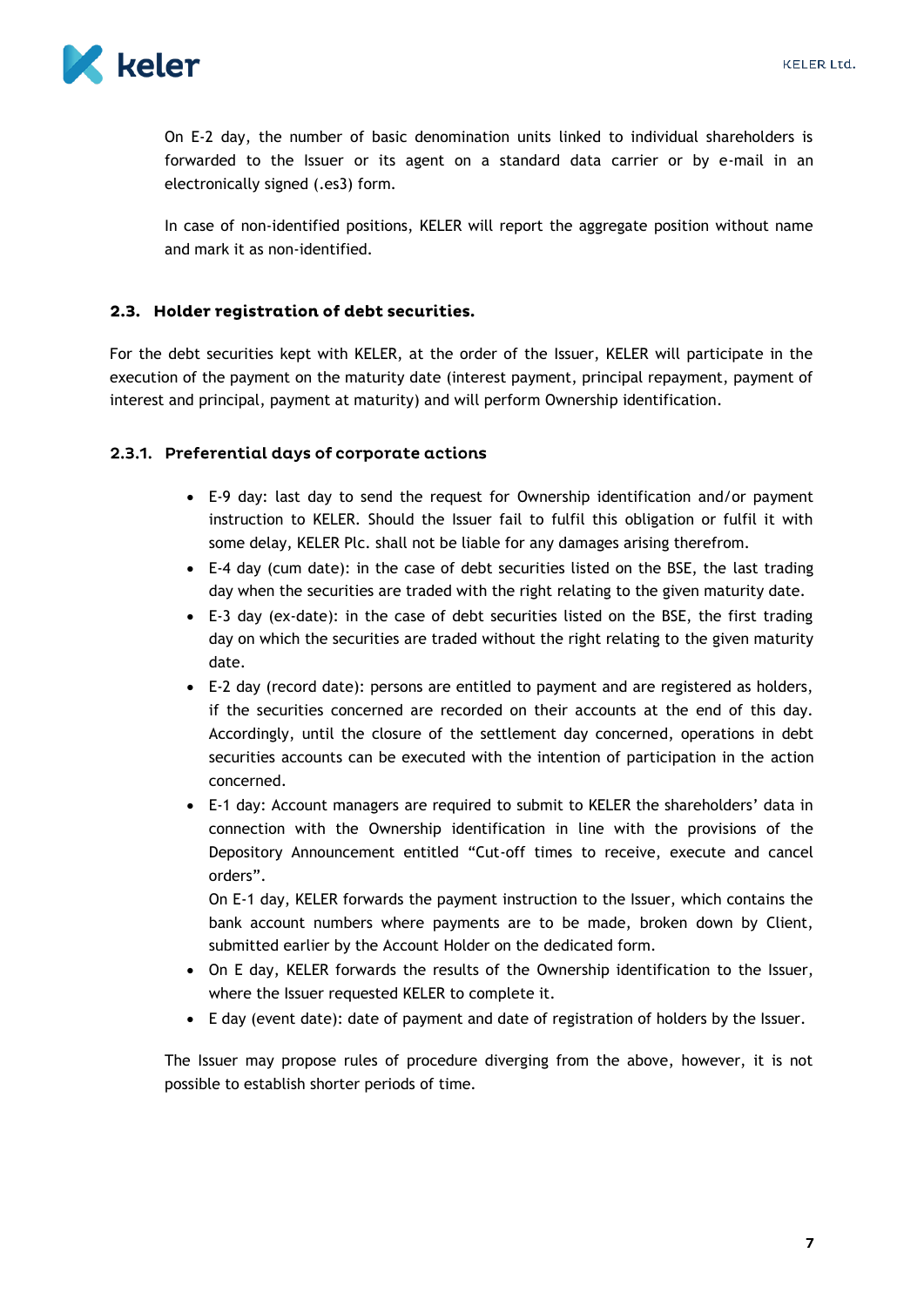

# <span id="page-8-0"></span>2.4. Ownership identification in the case of investment units

In case of investment units managed by it, KELER participates in the execution of actions at the maturity date (yield and yield advance payment, principal repayment, fund expiry, fund conversion) based on the written order of the Issuer.

### <span id="page-8-1"></span>2.4.1. Preferential days of payments due within the term or prior to maturity

Preferential days relating to maturity date:

- E-9 day: last day to send the request for Ownership identification and/or payment instruction to KELER. Should the Issuer fail to fulfil this obligation or fulfil it with some delay, KELER shall not be liable for any damages arising therefrom.
- E-5 day (cum date): in case of investment units listed on the BSE, this is the last day when the units are traded with the right to the payment concerned.
- E-3 day (record date): persons are entitled to payment on the maturity date, are registered as holders and are entitled to yield and interim yield payment on the maturity date, if the investment units are recorded on their securities accounts at the end of this day. Accordingly, investment units-related securities account transactions can be completed with the right linked to the maturity date concerned until the closure of the settlement day.
- E-2 day: on this day, securities account managers are required to submit to KELER the holders' data associated with the Ownership identification in line with the Depository Announcement entitled "Cut-off times to receive and execute orders". On E-2 day KELER shall forward the payment instruction to the Issuer that also contains the end-of-day account balances on the record date, broken down by Client, and the bank account numbers as indicated by the Clients where due payments are requested to be made.
- E-1 day: At request, KELER shall forward to the Issuer the Ownership identification data.
- E day (event date): The day of payment and the day when the Issuer registers the shareholders.

The Issuer may propose rules of procedure diverging from the above, however, it is not possible to establish shorter periods of time.

#### <span id="page-8-2"></span>2.4.2. Management of investment units of a closed-ended investment fund upon expiry

The maturity (FE day) of a closed-end investment fund and the payment related to the units of the fund (E day) are separate. The expiry of the investment fund does not result in the automatic cancellation of the investment unit upon expiry.

# <span id="page-8-3"></span>2.4.3. Preferential days related to the expiry of a fund

If an investment fund expires – provided that the fund manager did not submit to KELER a statement to the contrary – no account transactions can be completed in relation to the investment units until their cancellation.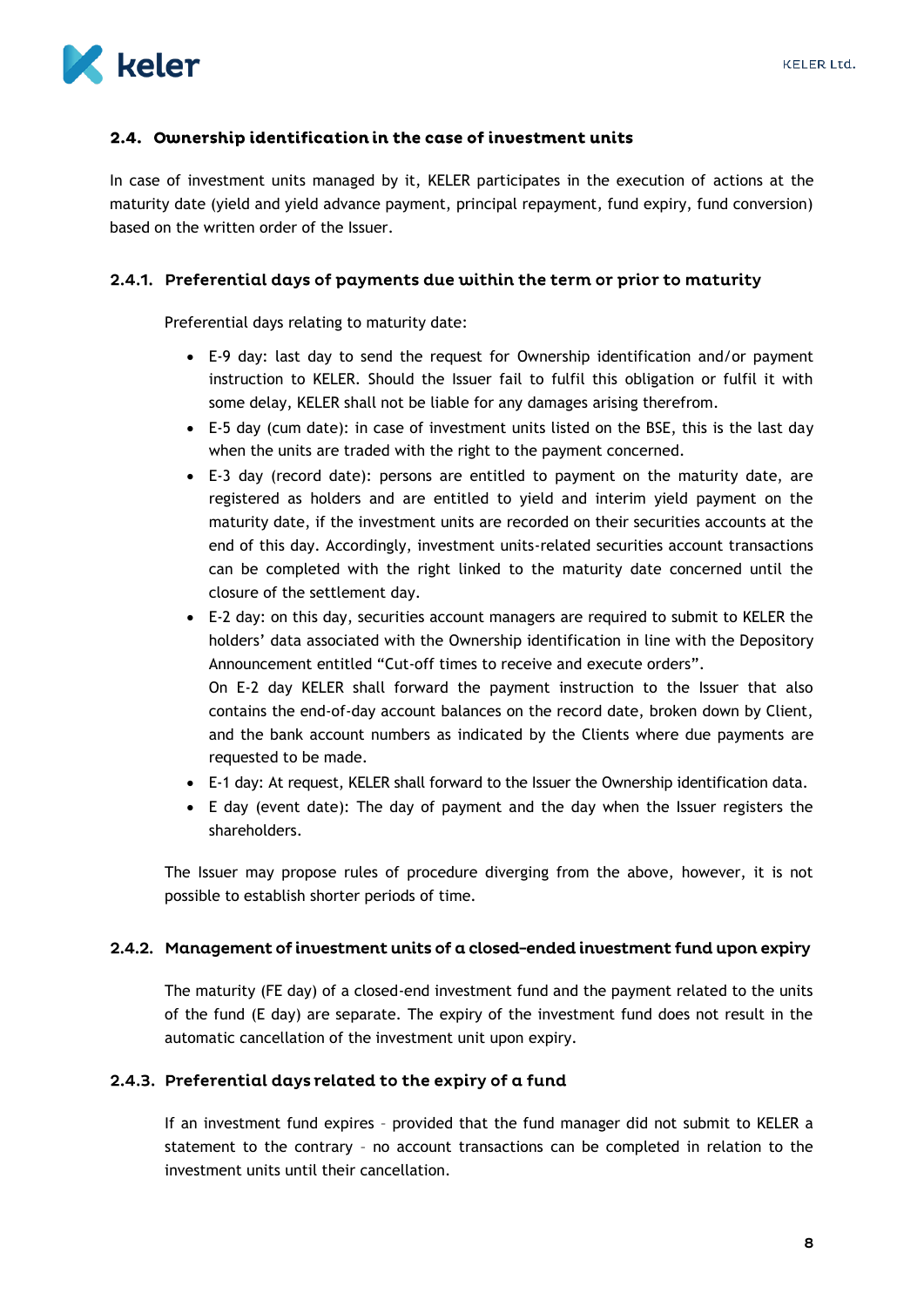

- FE-15 day: Statement by the Fund Manager
	- a) on the day of payment (E day) and the record date,
	- b) on the extension or conversion of the investment fund upon expiry,
	- c) whether account transactions in the investment units of the expired investment fund can be completed between FE-6 day and E-3 day.
- E-9 day: Deadline to send the Ownership identification and/or the payment instruction request to KELER. Should the Issuer fail to fulfil this obligation or fulfil it with some delay, KELER Plc. may not be held liable for any resulting damage.
- FE-5 day (cum date): The last trading day related to yield payment and principal payment upon expiry of the investment unit listed on the BSE when the unit is traded with the right related to the maturity concerned.
- FE-4 day: If the fund manager provided statement on the conversion of the closed-end fund into an open-ended fund, recording the details of the conversion related to the expiry date of the fund ensures continuous distribution from the record date of the investment unit until the expiry date of the fund.
- FE-3 day: The record date related to the maturity date of the fund. From this day until the payment day (E day) determined by the fund manager, unless the fund manager states otherwise, no account transactions can be completed in the expiring investment unit.
- FE day: The day of fund expiry or conversion.
- E-3 day (record date): Persons are entitled to payment on the maturity date and are registered as holders, if the investment units are held in their securities accounts at the end of this day. Accordingly, investment units-related securities account transactions can be completed with the right linked to the maturity date concerned until the closure of the settlement day.
- E-2 day: On this day, securities account managers are required to submit to KELER the holders' data related to the Ownership identification in line with the Depository Announcement entitled "Cut-off times to receive, execute and cancel orders".
- On E-2 day, KELER shall forward the payment instruction to the Issuer or its agent, it also contains the end of day account balance amounts on the record date by Client and the bank account numbers as indicated by the Clients where due payments are requested to be made.
- E-1 day: At request, KELER shall forward to the fund manager the Ownership identification data.
- E day (event date): The day of payment and the day when the Issuer registers the shareholders.

KELER is not liable for any damage arising from the failure to fulfil or delayed fulfilment of the obligations stated in the above sections by the Issuer of the investment unit.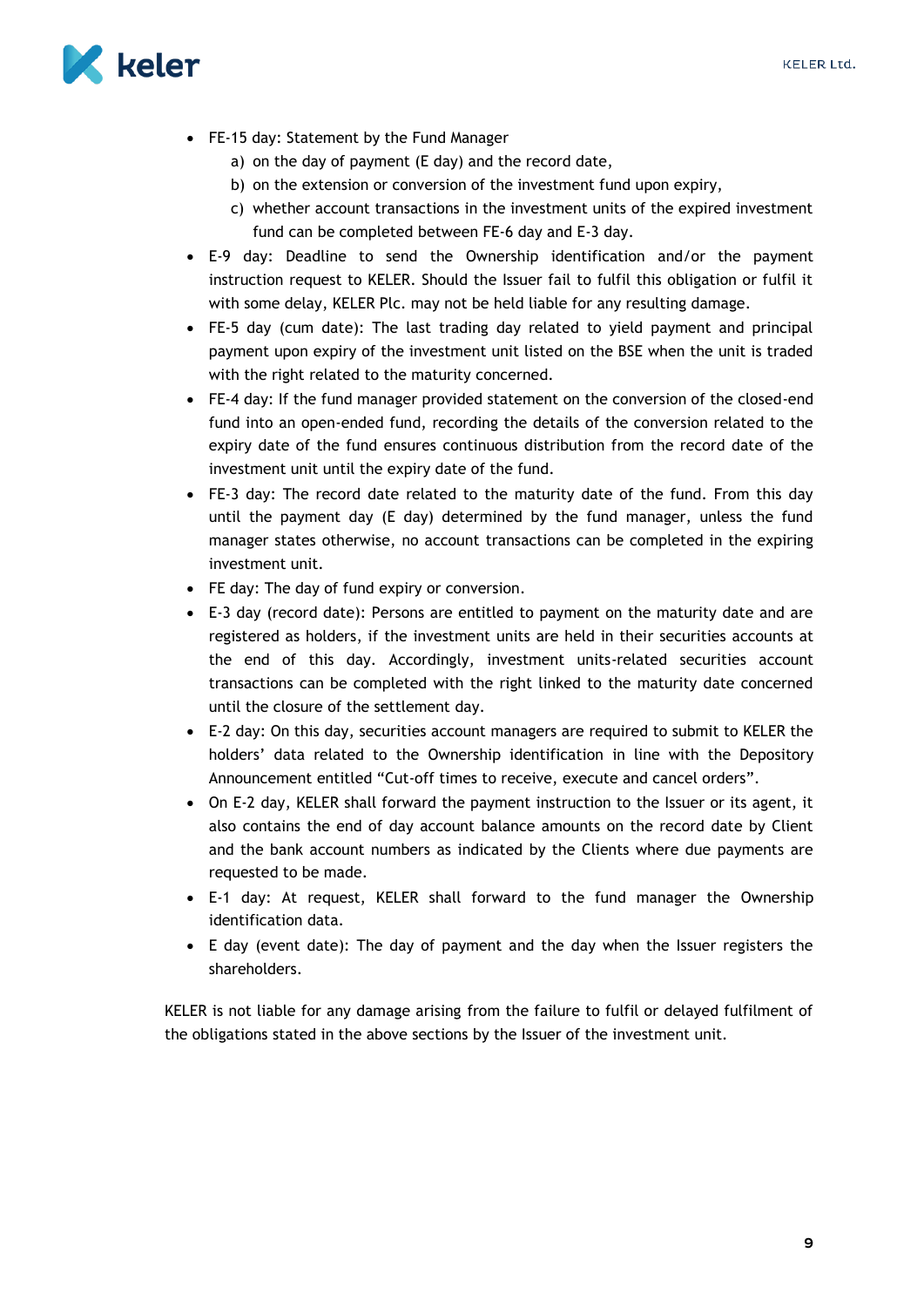

# <span id="page-10-0"></span>3. Retrospective Ownership identification

For dematerialised securities, based on a decision of the Supervisory Authority or a written order of the Issuer, KELER completes retrospective Ownership identification. KELER shall publish retrospective Ownership identifications in KID.

Retrospective Ownership identification can be requested exclusively from the effective date of the amendment of Act CXX of 2001 on the Capital Market (1 July 2006), for the record date of actions starting on or after this date.

# <span id="page-10-1"></span>3.1. Retrospective Ownership identification based on a decision of the **Supervisory Authority**

Based on a decision of the Supervisory Authority, retrospective Ownership identification can be completed, which is to be made based on the data effective at the time specified in the decision of the Supervisory Authority.

The securities account manager is obliged to provide the central depository with the identification data and the number of shares held by securities account holders that hold the dematerialised shares specified at the time stated in the decision on the Ownership identification (record date).

KELER completes the Ownership identification for the data submitted by the securities account managers by the deadline stated by KELER.

# <span id="page-10-2"></span>3.2. Retrospective Ownership identification at the request of the Issuer

If Ownership identification is completed at the request of the Issuer or its agent, the securities account manager forwards to the central securities depository the identification data and the number of shares held by securities account holders that hold the specific dematerialised shares at the time specified in the order of the Issuer (record date) and, where it is a public company, have not given an instruction to prohibit their registration in the Register of Shareholders, not have they requested their cancellation.

# <span id="page-10-3"></span>3.3. Retrospective Ownership identification based on an order

Ordering a retrospective Ownership identification is possible by completing the Retrospective Ownership identification Order Form in full. (Except for retrospective Ownership identifications completed based on a decision of the Supervisory Authority.)

The provisions of section 1.3 of this Announcement shall apply to the completion, signing and submission of the order form.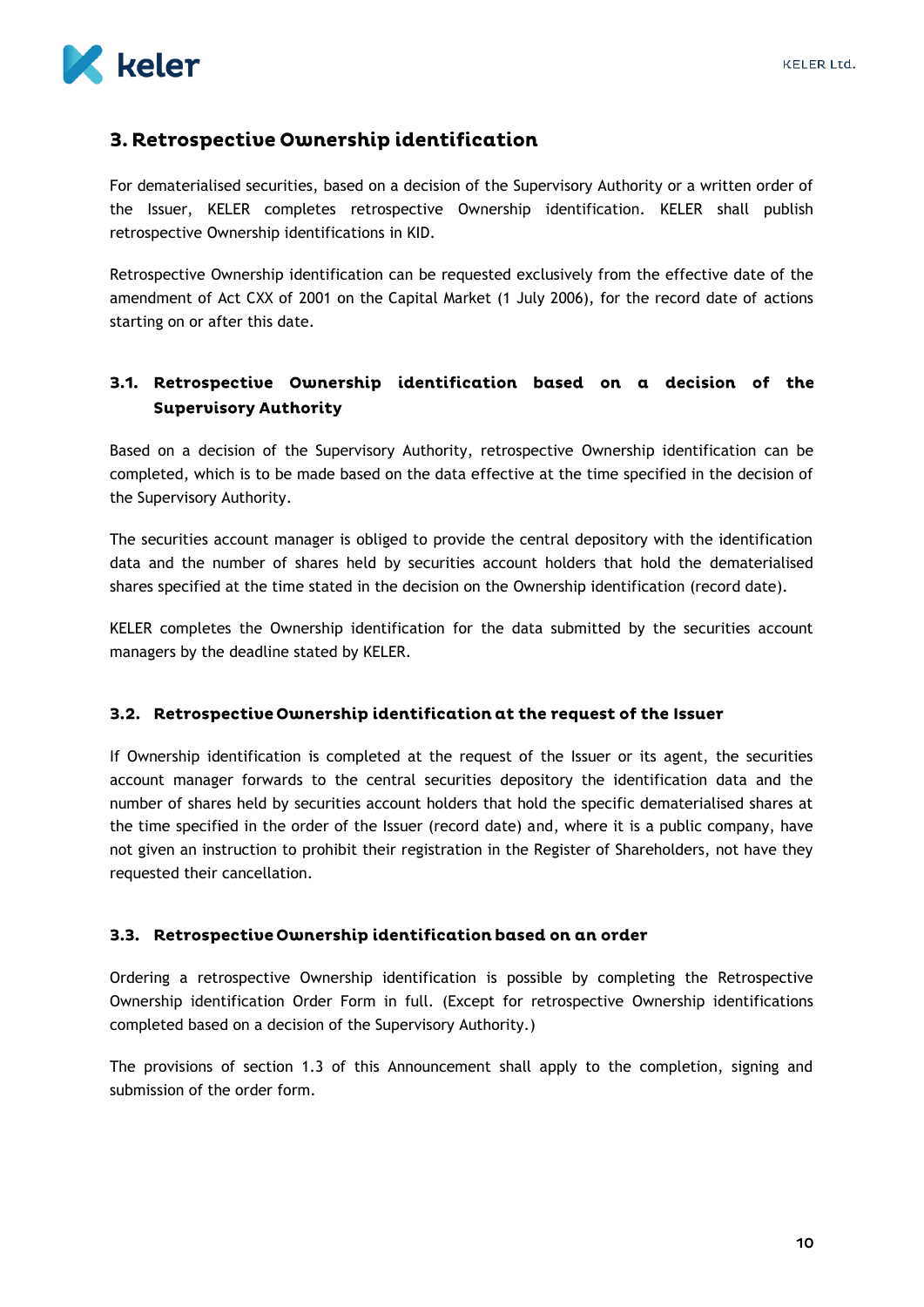

# <span id="page-11-0"></span>4. Payment instruction

The Issuer or the Issuer's agent may request a list of payment instructions from KELER in respect of corporate actions involving payment.

# <span id="page-11-1"></span>4.1. Placing an order for a payment instruction

When placing an order for a payment instruction, the Issuer or the Issuer's agent shall act taking into account the following criteria:

#### <span id="page-11-2"></span>4.1.1. Method of order placement

A Ownership identification procedure or payment instruction may be ordered by the Issuer or the Issuer's agent by completing the standard form available on the website of KELER and submitting it by e-mail or by post.

#### <span id="page-11-3"></span>4.1.2. Date of order placement

The ordered form shall be sent to KELER by no later than the 15th day before the action (E-15 day).

#### <span id="page-11-4"></span>4.1.3. Name and signature of the person placing the order:

Order forms will only be accepted of they bear the name and the authentic signature of the person authorised to sign for and represent the Issuer or the Issuer's agent. Instead of a copy bearing such a signature, sending an electronically signed (es3 format) copy of the order form by e-mail is also acceptable.

#### <span id="page-11-5"></span>4.1.4. Completion of the order form

Order forms must always be completed in full.

# <span id="page-11-6"></span>4.2. Sending the list of payment instructions

The list of payment instructions is prepared on the day following the cut-off date of the given action. The list is made in the form specified by the Issuer or the Issuer's agent in the order form.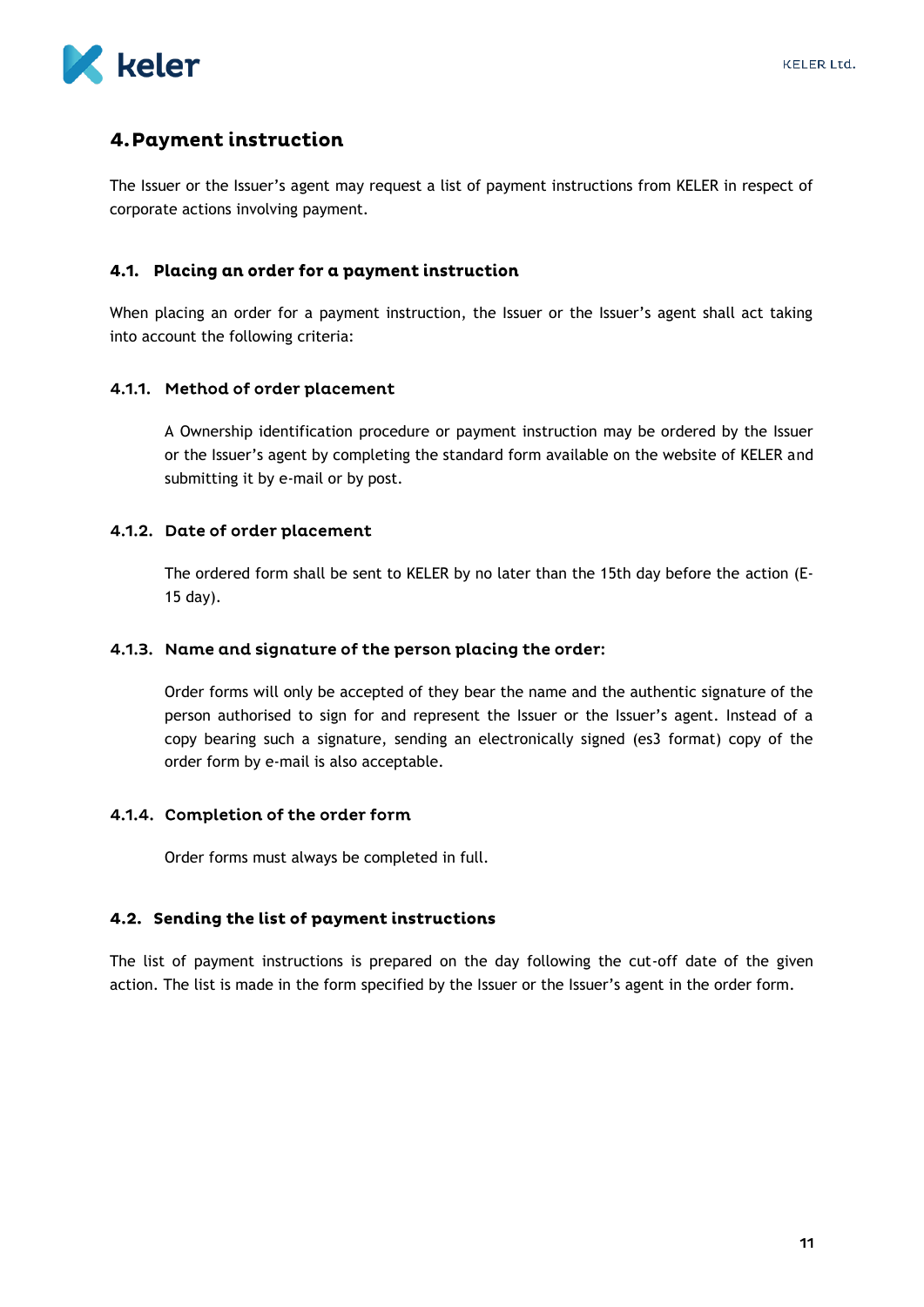

# <span id="page-12-0"></span>5. Services related to the provisions of the Shareholders Rights Directive II (SRD II)

KELER Ltd. uses CAPS (Corporate Action Processing System) as an intermediary for services falling within the scope of the SRD II Directive (and of the legislation transposing it into Hungarian law, namely of Act LXVII of 2019). CAPS provides a link between the Issuers of stock exchange-traded securities and the Account Managers of shareholders.

In CAPS, Issuers simultaneously record all their corporate actions announced through various disclosure channels in order to notify the ultimate shareholders through the Account Managers concerned. It is not possible to use CAPS without a LEI code.

The CAPS interface can be accessed using a suitable Internet browser at the following URL: [https://caps.keler.hu/caps/.](https://caps.keler.hu/caps/)

To use the system, it is necessary to enter into a relevant contract ([https://www.keler.hu/Dokumentumtár/Formaszerződések/tabs/Formaszerződések/\(37.%20sz.\)%20](https://www.keler.hu/Dokumentumtár/Formaszerződések/tabs/Formaszerződések/(37.%20sz.)%20CAPS%20rendszer%20szolgáltatási%20szerződés/2020_09_03_KELER-37_CAPS-rendszer-szolgaltatasi-szerzodes.pdf?download) [CAPS%20rendszer%20szolgáltatási%20szerződés/2020\\_09\\_03\\_KELER](https://www.keler.hu/Dokumentumtár/Formaszerződések/tabs/Formaszerződések/(37.%20sz.)%20CAPS%20rendszer%20szolgáltatási%20szerződés/2020_09_03_KELER-37_CAPS-rendszer-szolgaltatasi-szerzodes.pdf?download)-37\_CAPS-rendszer-szolgaltatasi[szerzodes.pdf?download\)](https://www.keler.hu/Dokumentumtár/Formaszerződések/tabs/Formaszerződések/(37.%20sz.)%20CAPS%20rendszer%20szolgáltatási%20szerződés/2020_09_03_KELER-37_CAPS-rendszer-szolgaltatasi-szerzodes.pdf?download).

In the context of concluding the contract, KELER ascertains the power of representation of the person(s) acting on behalf of the Issuer and of the Account Manager and checks the adequacy of their signature, and therefore, if the documents required for identification are not available to KELER or have not been presented during the use of KELER's other services, the client shall provide proof of the above to the satisfaction of KELER.

The Issuer can announce its actions to Account Managers by recording them on the CAPS interface. The purpose of CAPS is to ensure SRD II compliance. The process for ordering action-related dematerialised actions, payment instructions, Ownership identification, or other actions is still required to be completed; there has been no change in that.

In CAPS, the Issuer can inform the market about its current corporate action by completing a template. The type of action, the ISIN code of the relevant security and the specific details of the action must be completed. The system marks the fields that are required for the announcement and those that are necessary for the completeness of an action.

KELER has published the range of message types that can be entered and received and required formal and other requirements on the SWIFT MyStandards interface under the KELER group / SRD subgroup.

KELER's CAPS system provides a link between Issuers and Account Managers in the following cases:

- supporting the conduct of shareholders' meetings
	- sending uniform notices of shareholders' meetings,
	- confirmation of the eligibility to participate in shareholders' meetings,
	- publication of the results of shareholders' meetings
- Notifications about corporate actions other than shareholders' meetings.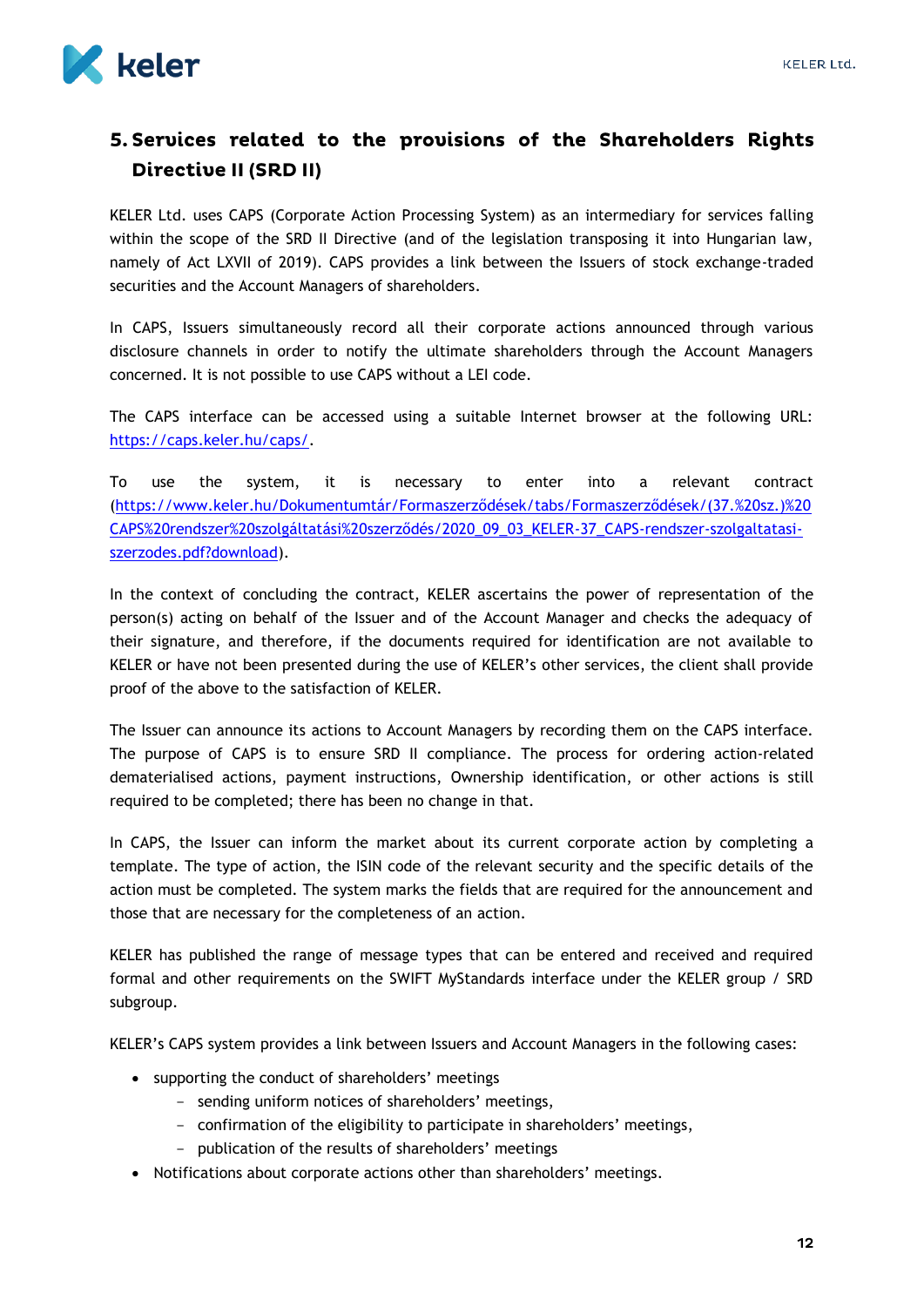

KELER provides the shareholders' data based on the balance of the "Own" sub-accounts held with KELER (i.e. the accounts of final investors); for "Client" sub-accounts it only transmits the corporate action information / Ownership identification requests to those that have a securities account with KELER and an account balance of the specific security. In compliance with the SRD II Directive, requests may also be received through intermediaries that do not have an account with KELER directly, however have been entrusted by the Issuer with Ownership identification.

| <b>Task performed by</b> | Task                                                                                                                                                                                                                                                                                                                                                  |
|--------------------------|-------------------------------------------------------------------------------------------------------------------------------------------------------------------------------------------------------------------------------------------------------------------------------------------------------------------------------------------------------|
| <b>Issuer</b>            | $\rightarrow$ Publication of the action in CAPS:<br>1. Registration on the interface<br>2. Importing the xml file into the CAPS interface                                                                                                                                                                                                             |
|                          | $\rightarrow$ Provides the possibility to announce actions on the CAPS interface                                                                                                                                                                                                                                                                      |
| <b>KELER</b>             | $\rightarrow$ Performs the following with regard to requests for Ownership<br>identification actions requested by Sub-Custodians or other<br>Intermediaries:<br>* responds with regard to the holdings on the Client's own account<br>affected by the action<br>* forwards the Ownership identification request action to Partners<br>having holdings |
|                          | $\rightarrow$ Generation of stock certificates in CAPS at the request of the Account<br>Manager                                                                                                                                                                                                                                                       |
| <b>Account Manager</b>   | $\rightarrow$ The Issuer monitors the actions announced on its own CAPS interface.<br>The Issuer informs the customers to whom it provides account<br>management services about the corporate actions announced here in<br>accordance with its own internal procedure.                                                                                |
|                          | $\rightarrow$ Requesting a stock certificate for own holdings in case of<br>participation in a shareholders' meeting                                                                                                                                                                                                                                  |

# <span id="page-13-0"></span>5.1. Shareholder identification as an intermediary

The Shareholder Identification process covers the flow of information between the Issuer or a third party authorised by the Issuer (hereinafter collectively referred to as "Issuer") and the chain of intermediaries (central securities depository, banks, investment service providers), which is aimed at informing the Issuer of the account holders/final investors and the securities held by them. Shareholder identification applies only to shares listed on the stock exchange.

# <span id="page-13-1"></span>5.1.1. From an intermediary to KELER

The Issuer initiates a shareholder identification request, which is received by KELER through an intermediary in SWIFT ISO 20022 format. KELER responds to the shareholder identification request in an ISO 20022 format message, providing the balances on the accounts of the partners having own securities account with KELER and the details of the securities' holder. It forwards the shareholder identification request to the client balances.

# <span id="page-13-2"></span>5.1.2. Relationship between KELER and intermediaries

KELER will receive and respond to the request received and will notify the relevant market participants thereof.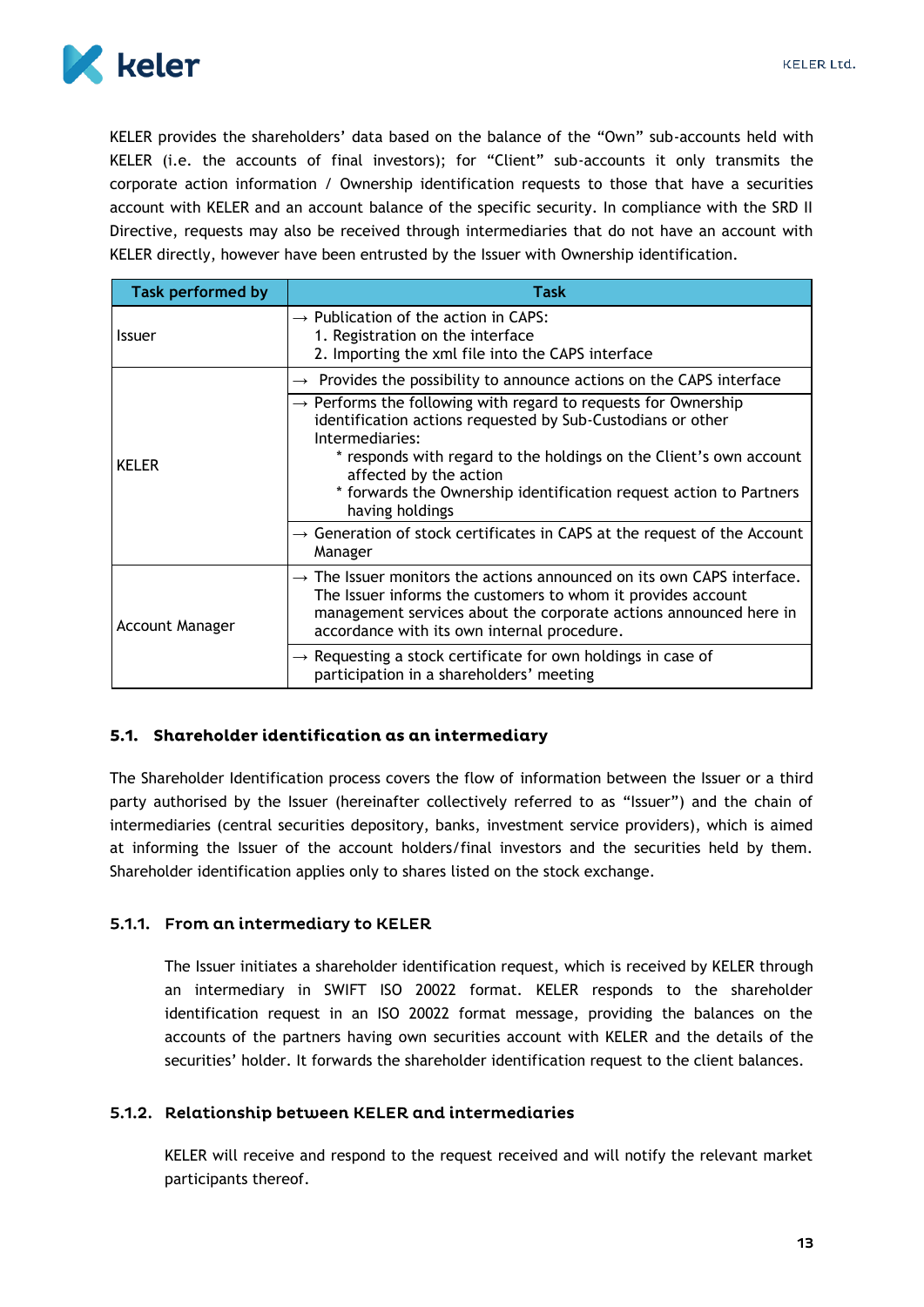

#### **For a past record date:**

A shareholder identification request submitted by an intermediary shall be forwarded by KELER immediately, but no later than by the closure of the day of receipt of the request, to all of its account holders that had a balance with KELER of the given security on the record date. If the request is received after 16:00, KELER shall forward the request by 10:00 on the next settlement date at the latest.

KELER shall handle any change related to the request according to the above procedure.

#### **For a future record date:**

A shareholder identificationOwnership identification request submitted by an intermediary shall be forwarded by KELER immediately, but no later than by the closure of the day of receipt of the request, to all of its account holders that had a balance with KELER or any pending transaction regarding the given security on the record date. If the request is received after 16:00, KELER shall forward the request by 10:00 on the next settlement date at the latest.

By the record date, KELER shall send it to all KELER account holders to whom it has not yet been sent and who will have a balance or will be affected by a transaction in the relevant security.

KELER shall handle any change related to the request according to the above procedure.

The request is transmitted in electronic format by KELER in ISO 20022 format.

# <span id="page-14-0"></span>5.1.3. Record date

The record date is determined by the Issuer, and shareholders are identified as of the end of that date. The record date may be up to 12 months earlier than the date of submission of the request.

# <span id="page-14-1"></span>5.2. Services related to shareholders' meetings

# <span id="page-14-2"></span>5.2.1. Notice of shareholders' meeting

#### **5.2.1.1. Sent by the Issuer to the issuing securities depository**

 The Issuer records or uploads by means of an import file the shareholders' meeting notice in KELER's CAPS system no later than on the day of sending/publishing the invitation. The Issuer shall record any changes related to the action in CAPS.

#### **5.2.1.2. Relationship between KELER and intermediaries**

• KELER shall forward the shareholders' meeting notice delivered by the Issuer immediately, but no later than by the closure of the day of receipt of the notice, to all account holders that have a balance with KELER of the given security on the day of the announcement in CAPS. If the notice is received after 16:00, KELER shall forward the notice by 10:00 on the next settlement date at the latest. Balances are queried by the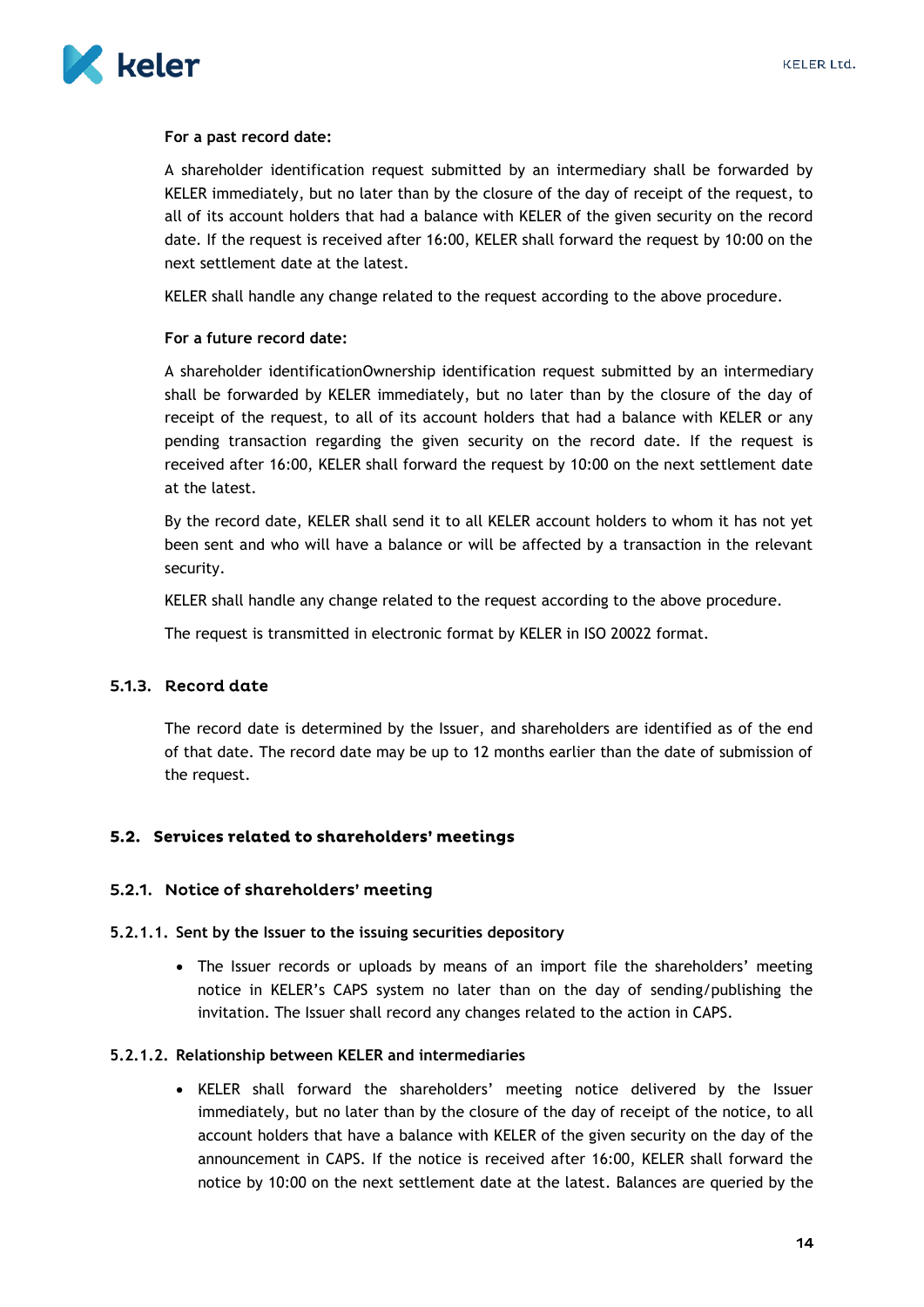

system twice every day until the record date. By the record date, KELER will send information about the action to all KELER account holders to whom it has not yet been sent and have a new balance between the day of the announcement and the record date. KELER will not send a notice for transactions the settlement of which is in progress but have not yet been settled by the record date.

• The notice will be forwarded in electronic format via KELER CAPS. KELER shall handle all changes related to the notice according to the above procedure.

#### <span id="page-15-0"></span>5.2.2. Confirmation of the eligibility to participate in the shareholders' meeting

#### **5.2.2.1. Determination of eligibility – closing balance as at the record date**

 Eligibility is determined on the basis of the closing stock on the record date of the shareholders' meeting

#### **5.2.2.2. Eligibility notification**

- KELER sends an eligibility notification to all KELER account holders that have a balance of the given security on this sub-account.
- KELER also issues the eligibility notification on paper (at the request of the account holder) and KELER also makes it available to the account holder in the form of a seev.003 message on the CAPS interface in a downloadable format.
- The Register of Shareholders ("*Részvénykönyv*") continues to be the basis for eligibility for participation in shareholders' meetings, and not the above notification.

#### <span id="page-15-1"></span>5.2.3. Publication of the results of shareholders' meetings

The Issuer can record the results of shareholders' meetings on the CAPS interface, of which all relevant Account Managers are also notified on the system interface.

KELER will also make the results of shareholders' meetings available to Account Managers in the form of a seev.008 message in ISO 20022 format in an exportable form.

# <span id="page-15-2"></span>5.3. Notification of corporate actions other than shareholders' meetings

#### <span id="page-15-3"></span>5.3.1. Sent by the Issuer to KELER

The Issuer shall record the notice of the corporate action in KELER's CAPS system at the same time as publishing the information. The Issuer shall record in CAPS any changes related to the action.

#### <span id="page-15-4"></span>5.3.2. Relationship between KELER and intermediaries

KELER shall forward the notice of the corporate action uploaded by the Issuer immediately, but no later than by the closure of the day of receipt of the notice, to all account holders that have a balance with KELER of the given security on the day of the announcement or had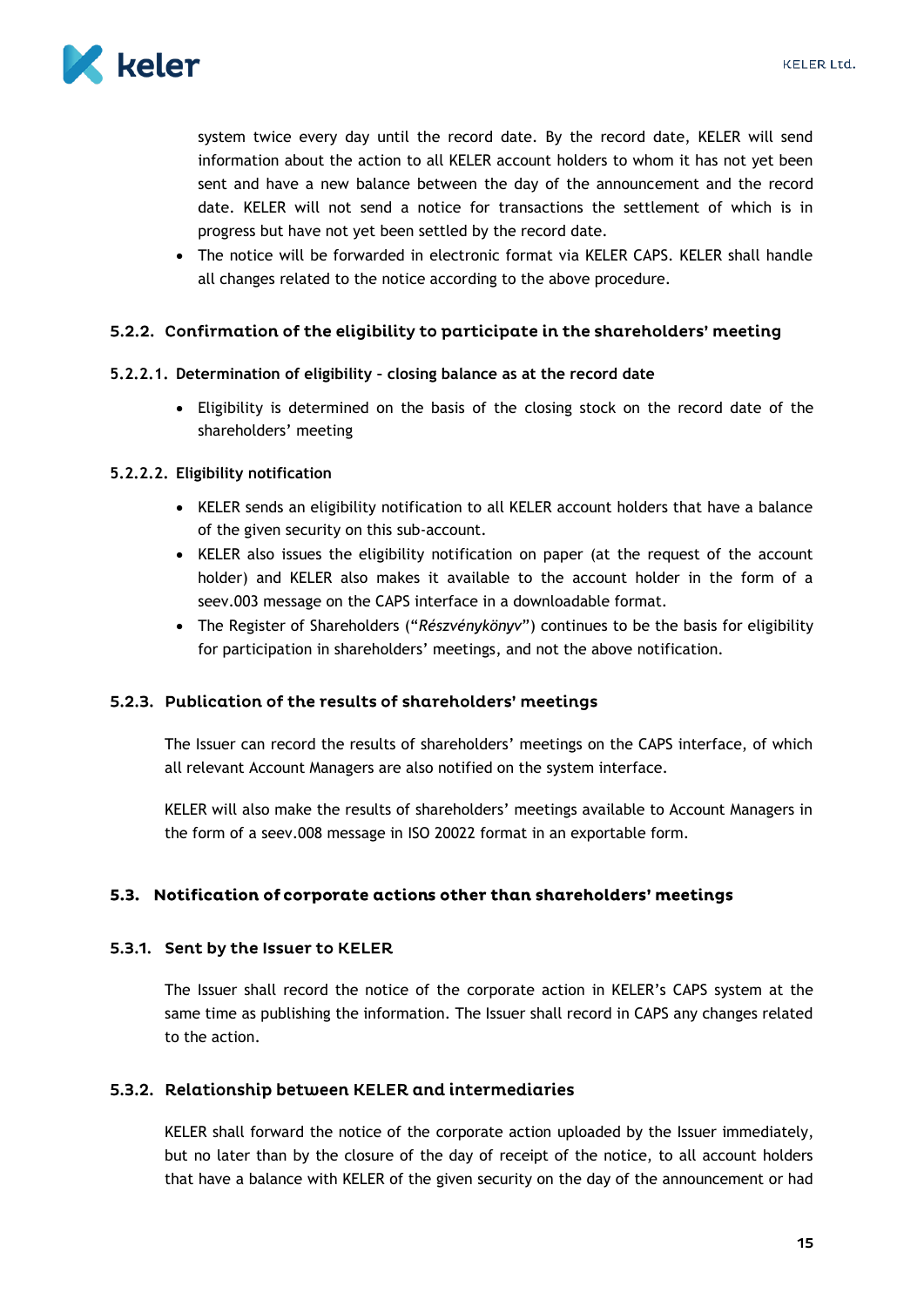

a balance on the record date (where it is an earlier date). If the action is uploaded in KELER CAPS after 16:00, KELER shall forward the notice by 10:00 on the next settlement date at the latest. KELER shall continuously monitor which CAPS account manager has a new balance until the record date. In this case, KELER sends a notification about the new position (for account managers that did not have a balance previously) twice a day, after 8:00 and 17:00. If the action is modified by the Issuer between 8:00 and 17:00, Account Managers that already have a position and have been notified of the action will receive a notification of the change containing information on the balance queried at 8:00. If the change is made by the Issuer between 17:00 and 8:00, Account Managers that already have a position and have been notified of the action will be notified of the balance queried after 17:00.

The notification shall be forwarded electronically, in ISO 20022 format, regardless of the communication channel. All messages are time-stamped. It is forwarded using the CAPS interface and can be downloaded in SWIFT ISO 20022 format from the interface.

KELER shall handle all changes related to the notice according to the above procedure.

#### <span id="page-16-0"></span>5.3.3. Corporate actions managed

KELER provides notification services in connection with the following corporate actions (other than shareholders' meetings):

- i. Bonus Issue (BONU)
- ii. Reporting a Change in Data (CHAN)
- iii. Mandatory Conversion (CONV)
- iv. Reduction of Share Capital by Reduction of Par Value (Decrease in Value DECR)
- v. Delisting (DLST)
- vi. Ownership identification (DSCL)
- vii. Cash Dividend (DVCA)
- viii. Share Dividend (DVSE)
- ix. Share Capital Increase by Par Value Increase (INCR)
- x. Liquidation Payment (LIQU)
- xi. Merger (MRGR)
- xii. Redenomination (REDO)
- xiii. Spin-Off (SOFF)
- xiv. Stock Split (SPLF)
- xv. Reverse Stock Split (SPLF)
- xvi. Voluntary Tender (TEND volu)
- xvii. Mandatory Tender (TEND mand)

#### **Definition of Terms**

CAPS Account Manager: A KELER securities account holder that is authorised to log into the CAPS system and is also entitled to open a client sub-account.

Starting day of unauthorised stock exchange trading: Cut-off date-1 settlement day according to the BSE settlement calendar. CAPS calculates it automatically from the cut-off date.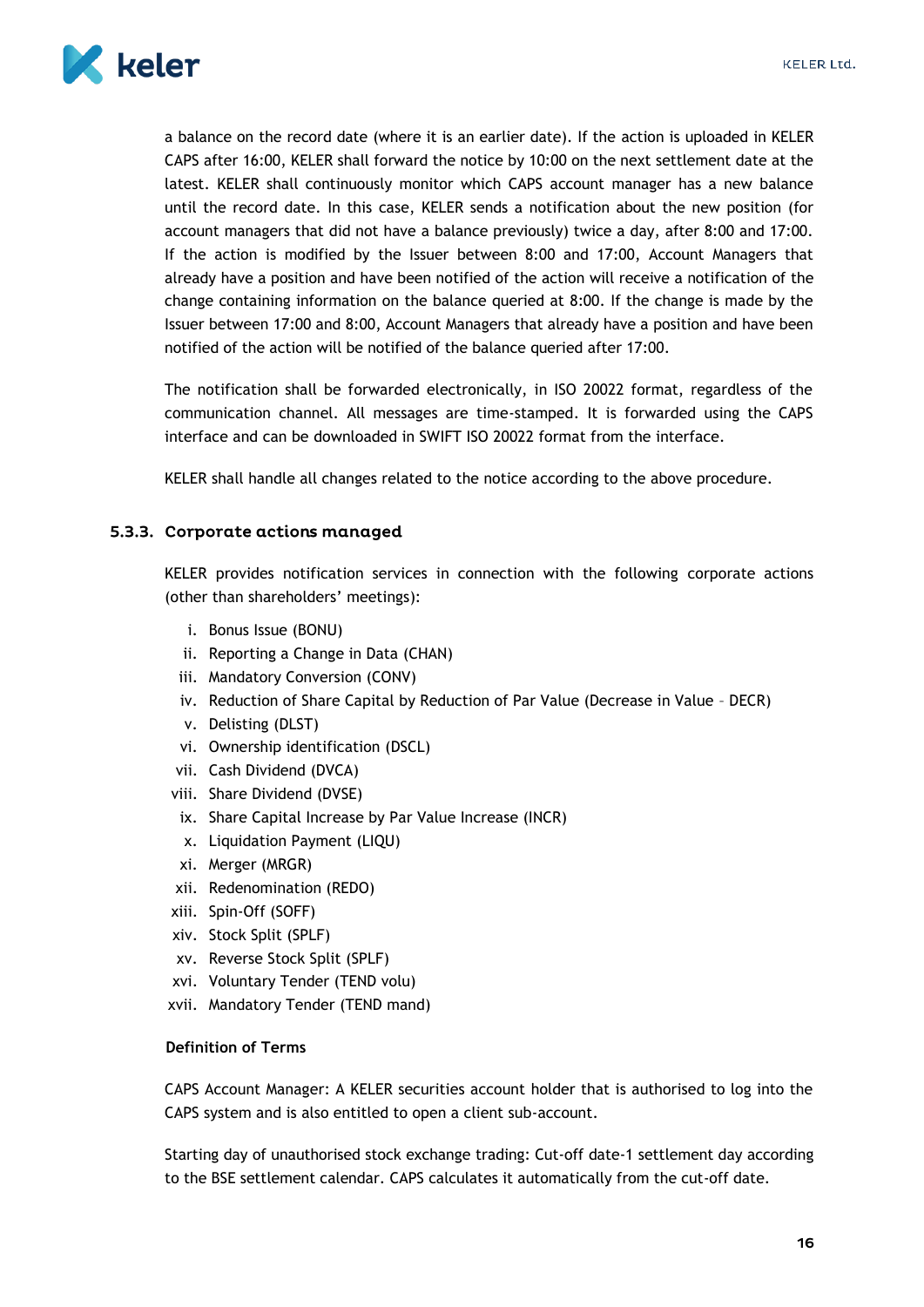

Value date: The date of the securities transaction associated with the action. An optional date that may be chosen in KELER's settlement calendar but cannot be a past date.

Security name: The name of the security to which the action relates.

Cut-off date: An optional date that may be chosen from the BSE's settlement calendar but cannot be a past date.

ISIN: International Securities Identification Number (ISIN) assigned to the security in accordance with ISO 6166 or a method compatible with it. The ISIN of the security to which the action relates.

Payment value date: The date of the financial transaction associated with the action.

Additional data: Data and information on the action provided in English and/or Hungarian that the Issuer deems relevant. If the field is completed, we recommend using both languages for easier processing.

Availability of the Issuer's Announcement (URL): The URL address of the official announcement of the Issuer regarding the specific action. Required information when announcing an action.

ISIN code of underlying security: The ISIN code of the security that the shareholder involved in the action is entitled to receive during the action in addition to the existing shares.

Name of underlying security: It is populated automatically by CAPS based on the ISIN.

Corporate action: An action initiated by the Issuer or a third party that involves the exercise of rights attaching to the share and either affects the underlying share or does not affect it, e.g. a share split or a shareholders' meeting.

Rules for handling fractional shares: For corporate actions in which another security is credited in connection with a right attaching to the security concerned, the Issuer may specify the set of rules to be applied to the fractional shares created after the stock split. Either it does not handle fractional shares or can choose to pay fractional shares in cash.

Last trading day on BSE: The last day on which shares can be purchased and transferred together with the rights to participate in the corporate action.

#### **i. Bonus Issue (BONU)**

Shareholders receive additional securities included in the Issuer's product range in addition to their existing ordinary shares in proportion to their holdings.

#### **ii. Reporting a Change in Data (CHAN)**

Reporting a change in data is not a corporate action and does not involves securities or cash flow. During the action, usually a change in the company name, registered office or address is announced.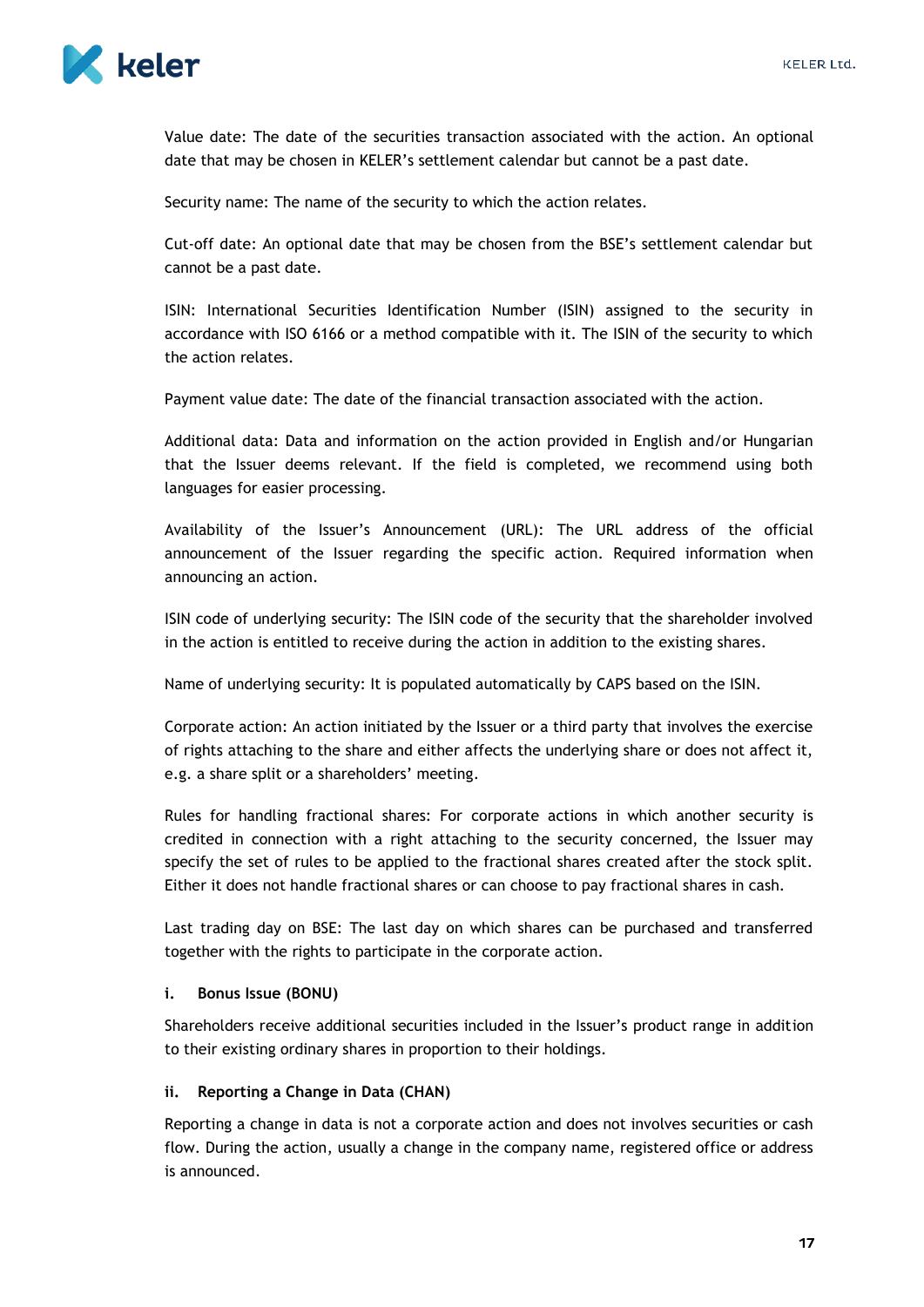

#### **iii. Mandatory Conversion (CONV)**

Conversion of securities (usually convertible bonds or preference shares) into another form of securities (usually ordinary shares) at a pre-determined price/ratio.

#### **iv. Reduction of Share Capital by Reduction of Par Value (Decrease in Value – DECR)**

Reduction of the nominal value of a security. The number of publicly traded securities remains unchanged. This action may also involve a cash payment to shareholders.

#### **v. Delisting (Trading Status: Delisted – DLST)**

The security does not meet the requirements of the stock exchange and will be delisted.

#### **vi. Ownership identification (Disclosure – DSCL)**

Request to provide the details of shareholders, including details of their shareholdings and personal data of the ultimate shareholders.

Please also post retrospective Ownership identifications on the CAPS interface.

Retrospective Ownership identifications can be announced on the CAPS interface retrospectively up to July 2006.

Announcing a Ownership identification does not mean ordering the service; an order must be placed for this action by completing the appropriate form.

#### **vii. Cash Dividend (DVCA)**

Distribution of cash from the company's profits to shareholders in proportion to their shareholdings.

#### **viii. Stock Dividend (DVSE)**

Dividend payment in securities.

#### **ix. Share Capital Increase by Par Value Increase (INCR)**

Increasing the nominal value of a specific security without changing the number of outstanding securities.

#### **x. Liquidation Payment (LIQU)**

Liquidation of an issuing company without a legal successor, during which cash is distributed in proportion to the shareholdings, while cancelling the security.

#### **xi. Merger (MRGR)**

Merger of two or more companies initiated by an Issuer. A cash payment may accompany the exchange of outstanding securities.

#### **xii. Redenomination (REDO)**

Change in the currency in which a security is denominated.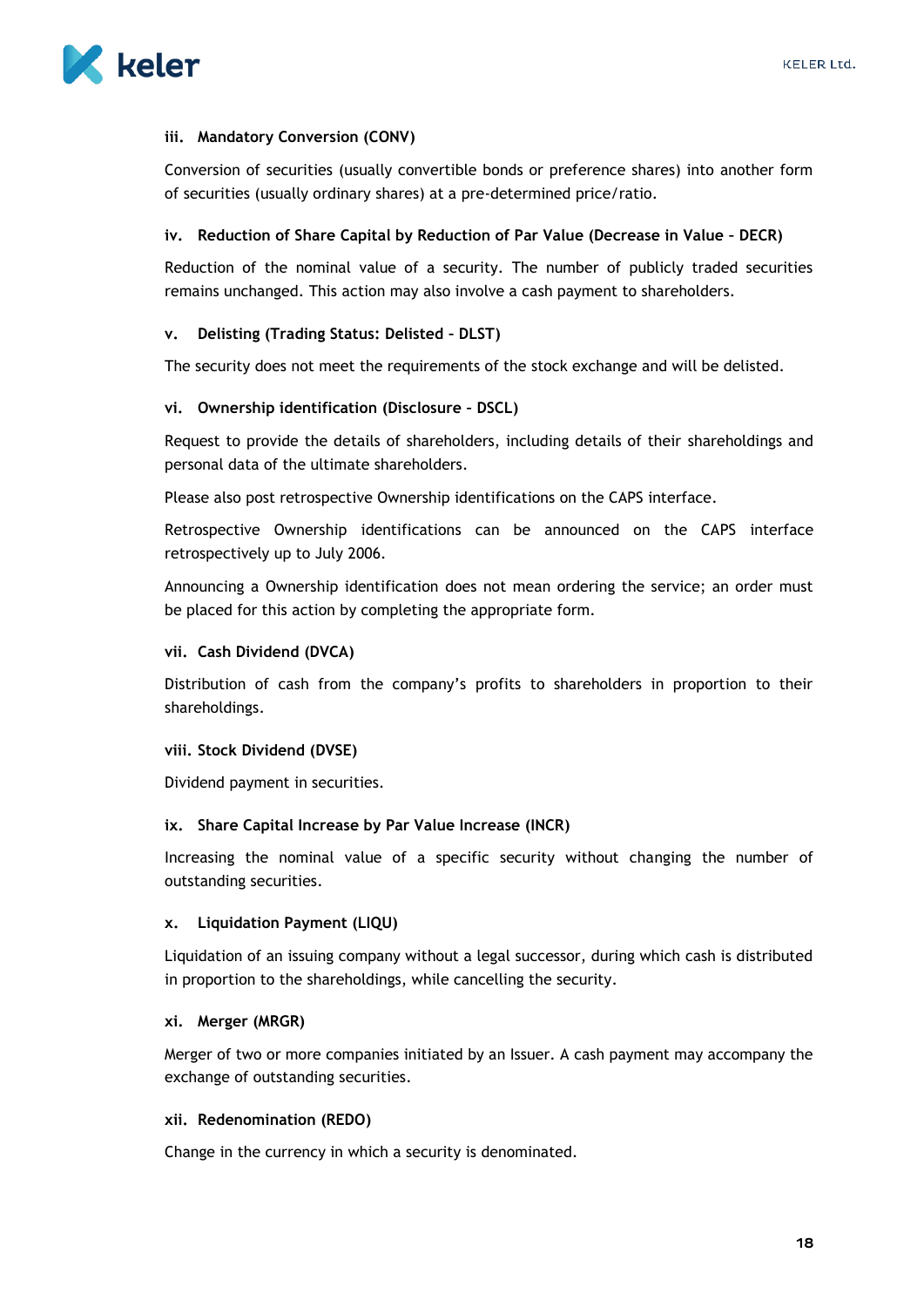



#### **xiii. Spin-Off (SOFF)**

The establishment of a new company, while dividing an existing business by the issuance of new shares.

#### **xiv. Stock Split (SPLF)**

An increase in the number of outstanding shares of a company without a change in its market value. The price and par value of the shares decrease proportionately.

#### **xv. Reverse Stock Split (SPLR)**

Reduction in the number of shares issued by a company without a change in the number of shareholders. The price and nominal value of the shares increase proportionately.

#### **xvi. Takeover bid (Tender – TEND), voluntary**

A takeover bid made by a third party to shareholders. During this action, the ultimate shareholder may offer to sell their shares to the party making the bid.

#### **xvii.Squeeze-out (Tender – TEND), mandatory**

If, as a result of a takeover bid, the majority shareholder of a joint stock company obtains more than 90% of the votes, a so-called "squeeze-out" procedure may take place. A squeeze-out procedure may be initiated by the bidder, if they wish to be the sole shareholder of the company, in the context of which they may exercise an option to purchase in respect of the shares not acquired through the takeover bid. If the minority shareholders do not transfer their shares on time, the company will declare them invalid, while issuing new shares and set aside the consideration for the shares for the minority shareholders. Pursuant to the rules of the BSE, the shares will be automatically delisted from the stock exchange after the expiry of the deadline set for the transfer of the shares.

The actions announced by the Issuer are also available at KELER's website [\(https://www.keler.hu/T%C3%A1rsas%C3%A1gi%20esem%C3%A9nyek/\)](http://www.keler.hu/társasági).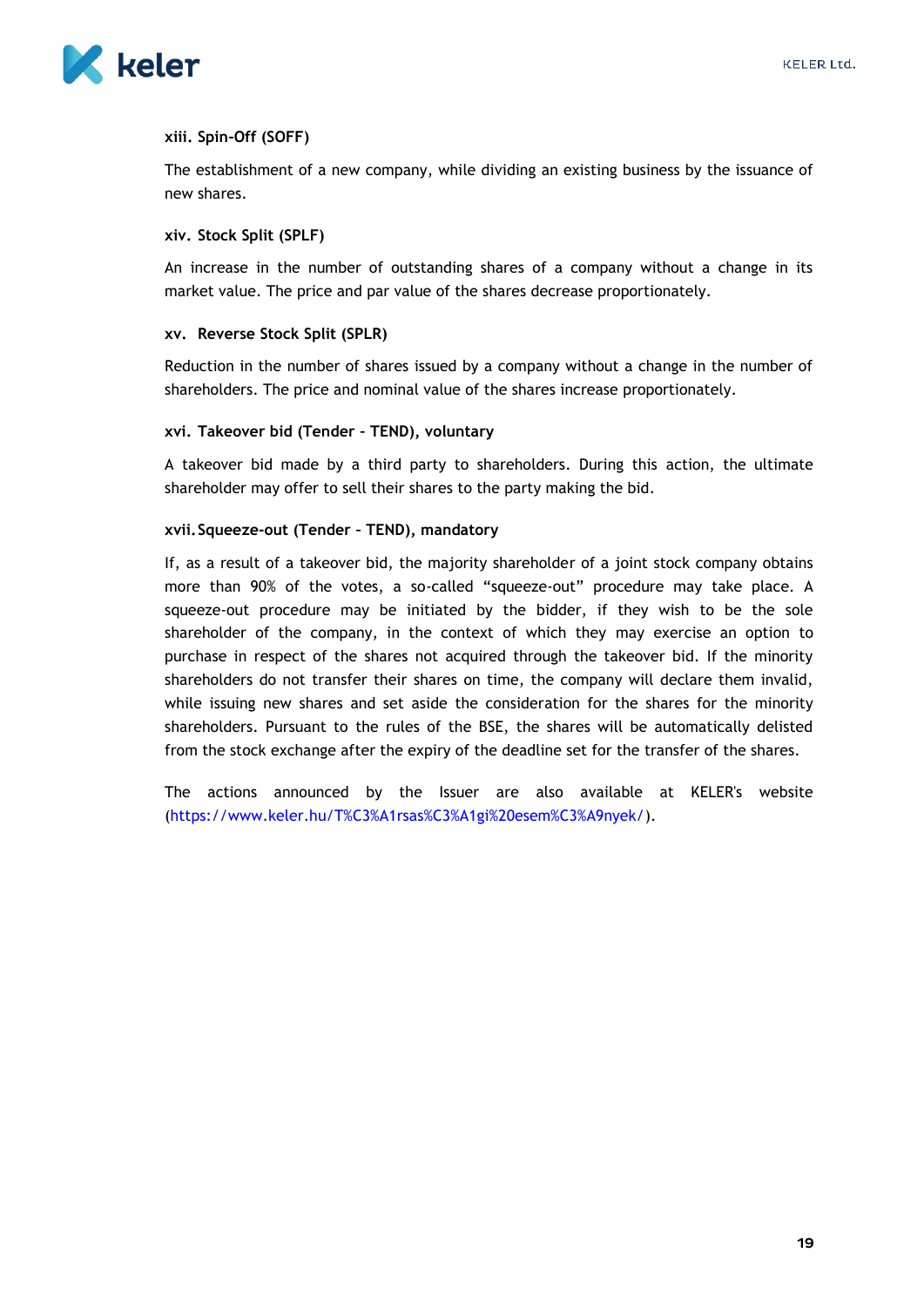

I

# <span id="page-20-0"></span>**6. Annexes**

#### <span id="page-20-1"></span>6.1. Ownership identification Order Form

| keler                                                                                                                                          |                                                                                                        | KELER Központi Értéktár Zrt.                                                                                                                                                                               |
|------------------------------------------------------------------------------------------------------------------------------------------------|--------------------------------------------------------------------------------------------------------|------------------------------------------------------------------------------------------------------------------------------------------------------------------------------------------------------------|
|                                                                                                                                                |                                                                                                        | Tulajdonosi megfeleltetés kibocsátó általi megrendelése                                                                                                                                                    |
|                                                                                                                                                |                                                                                                        | A nyomtatványt eredetiben aláírva, szkennelve, .pdf-ként vagy .es3 vagy .dosszie kiterjesztésű<br>elektronikusan hitelesen aláírt e-aktában a <b>kibo@keler.hu</b> címre kérjük a KELER részére elküldeni. |
| Kibocsátó neve:                                                                                                                                |                                                                                                        |                                                                                                                                                                                                            |
| · adószáma:                                                                                                                                    |                                                                                                        |                                                                                                                                                                                                            |
| Kapcsolattartó neve <sup>1</sup> :                                                                                                             |                                                                                                        |                                                                                                                                                                                                            |
| • telefon és faxszáma:                                                                                                                         |                                                                                                        |                                                                                                                                                                                                            |
| • e-mail cime:                                                                                                                                 |                                                                                                        |                                                                                                                                                                                                            |
| Ertékpapír megnevezése:                                                                                                                        |                                                                                                        |                                                                                                                                                                                                            |
| • ISIN azonosítója:                                                                                                                            |                                                                                                        |                                                                                                                                                                                                            |
|                                                                                                                                                | forgalomba hozatal módja: □ nyilvános   □ zártkörű                                                     |                                                                                                                                                                                                            |
| Tulajdonosi megfeleltetés adatai:                                                                                                              |                                                                                                        |                                                                                                                                                                                                            |
| Társasági esemény napja (E nap):<br>Társasági esemény megnevezése: □ éves rendes közgyűlés                                                     |                                                                                                        |                                                                                                                                                                                                            |
|                                                                                                                                                | □ rendkívüli közgyűlés                                                                                 |                                                                                                                                                                                                            |
|                                                                                                                                                | □ részvénykönyv-aktualizálás<br>$\square$ alap átalakulása                                             |                                                                                                                                                                                                            |
|                                                                                                                                                |                                                                                                        |                                                                                                                                                                                                            |
| Tulajdonosi megfeleltetést                                                                                                                     | □ a KELER Általános Üzletszabályzata szerint kérjük                                                    |                                                                                                                                                                                                            |
|                                                                                                                                                | □ _ nem az Általános Üzletszabályzat szerint kérjük,<br>ebben az esetben a megfeleltetés FORDULÓNAPJA: |                                                                                                                                                                                                            |
| A tulajdonosi megfeleltetésre vonatkozó rendelkezés:<br>□ Elektronikus formában (.es3) kérjük a tulajdonosi adatokat (L200 lista) továbbítani: | Nyilvánosan forgalomba hozott sorozat esetében, adathordozón átadva:   50.000 Ft)                      |                                                                                                                                                                                                            |
|                                                                                                                                                |                                                                                                        |                                                                                                                                                                                                            |
| □ Adathordozón                                                                                                                                 | □ Adathordozón és papíros formában (díja: a fenti díjon felül 1.000 Ft/oldal)                          | □ Személyesen vesszük át a tulajdonosi adatokat (L200 lista) a KELER Zrt. székhelyén (Bp. VII. ker. Rákóczi út 70-72.)                                                                                     |
| □ Egyedi megbízás alapján a KELER Társasági események és Kibocsátói Osztály dolgozza fel.                                                      |                                                                                                        |                                                                                                                                                                                                            |
| A szolgáltatás díjára vonatkozó rendelkezés:<br>A szolgáltatás díjáról a számla kiállítását<br>□ Kibocsátó nevére kériük                       |                                                                                                        |                                                                                                                                                                                                            |
| A számla formátumára vonatkozóan az alábbiak szerint rendelkezünk:                                                                             |                                                                                                        |                                                                                                                                                                                                            |
| о<br>о                                                                                                                                         |                                                                                                        |                                                                                                                                                                                                            |
|                                                                                                                                                |                                                                                                        |                                                                                                                                                                                                            |
|                                                                                                                                                |                                                                                                        |                                                                                                                                                                                                            |
|                                                                                                                                                |                                                                                                        |                                                                                                                                                                                                            |
| Kibocsátó/Meghatalmazott<br>cégszerű/bankszerű aláírása:                                                                                       |                                                                                                        |                                                                                                                                                                                                            |
|                                                                                                                                                | Név:<br>Kibocsátó/Meghatalmazott neve:                                                                 | Név:                                                                                                                                                                                                       |

20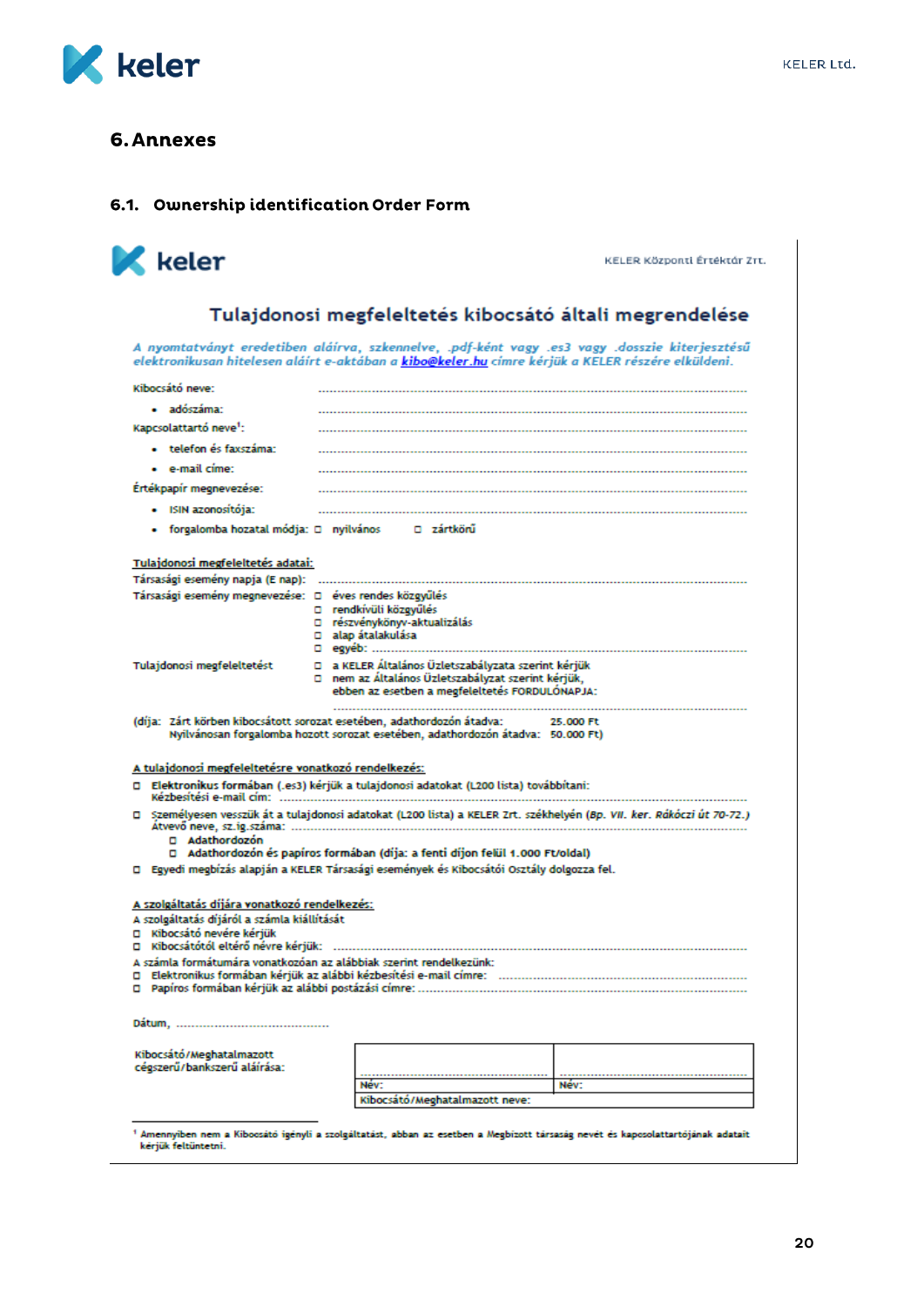

# <span id="page-21-0"></span>6.2. Retrospective Ownership identification Order Form

| keler                              |                                                                                             |                                                                                           | KELER Központi Értéktár Zrt.                                                                                                                                                                        |
|------------------------------------|---------------------------------------------------------------------------------------------|-------------------------------------------------------------------------------------------|-----------------------------------------------------------------------------------------------------------------------------------------------------------------------------------------------------|
|                                    |                                                                                             |                                                                                           | Visszamenőleges időpontra vonatkozó<br>tulajdonosi megfeleltetés megrendelése                                                                                                                       |
|                                    |                                                                                             |                                                                                           | A nyomtatványt eredetiben aláírva, szkennelve, .pdf-ként vagy .es3 vagy .dosszie kiterjesztésű<br>elektronikusan hitelesen aláírt e-aktában a kibo@keler.hu címre kérjük a KELER részére elküldeni. |
| Kibocsátó neve:                    |                                                                                             |                                                                                           |                                                                                                                                                                                                     |
| $\bullet$ adószáma:                |                                                                                             |                                                                                           |                                                                                                                                                                                                     |
| Kapcsolattartó neve <sup>1</sup> : |                                                                                             |                                                                                           |                                                                                                                                                                                                     |
| • telefon és faxszáma:             |                                                                                             |                                                                                           |                                                                                                                                                                                                     |
| • e-mail címe:                     |                                                                                             |                                                                                           |                                                                                                                                                                                                     |
| Ertékpapír megnevezése:            |                                                                                             |                                                                                           |                                                                                                                                                                                                     |
| • ISIN azonosítója:                |                                                                                             |                                                                                           |                                                                                                                                                                                                     |
|                                    |                                                                                             | forgalomba hozatal módja: □ nyilvános   □ zártkörű                                        |                                                                                                                                                                                                     |
|                                    | (díja: 50.000 Ft/sorozat/alkalom)<br>A tulajdonosi megfeleltetésre vonatkozó rendelkezés:   | □ Elektronikus formában (.es3) kérjük a tulajdonosi adatokat (L200 lista) továbbítani:    |                                                                                                                                                                                                     |
| □ Adathordozón                     |                                                                                             |                                                                                           | □ Személyesen vesszük át a tulajdonosi adatokat (L200 lista) a KELER Zrt. székhelyén (Bp. VII. ker. Rákóczi út 70-72.)                                                                              |
|                                    |                                                                                             | □ Adathordozón és papíros formában (díja: a fenti díjon felül +1.000 Ft/oldal)            |                                                                                                                                                                                                     |
|                                    |                                                                                             | □ Egyedi megbízás alapján a KELER Társasági események és Kibocsátói Osztály dolgozza fel. |                                                                                                                                                                                                     |
| □ Kibocsátó nevére kérjük          | A szolgáltatás díjára vonatkozó rendelkezés:<br>A szolgáltatás díjáról a számla kiállítását |                                                                                           |                                                                                                                                                                                                     |
| о                                  |                                                                                             | A számla formátumára vonatkozóan az alábbiak szerint rendelkezünk:                        |                                                                                                                                                                                                     |
|                                    |                                                                                             |                                                                                           |                                                                                                                                                                                                     |
|                                    |                                                                                             |                                                                                           |                                                                                                                                                                                                     |
|                                    | Kibocsátó/Meghatalmazott/Alapkezelő cégszerű/bankszerű aláírása:                            |                                                                                           |                                                                                                                                                                                                     |
|                                    |                                                                                             |                                                                                           |                                                                                                                                                                                                     |
|                                    |                                                                                             | Név:                                                                                      | Név:                                                                                                                                                                                                |